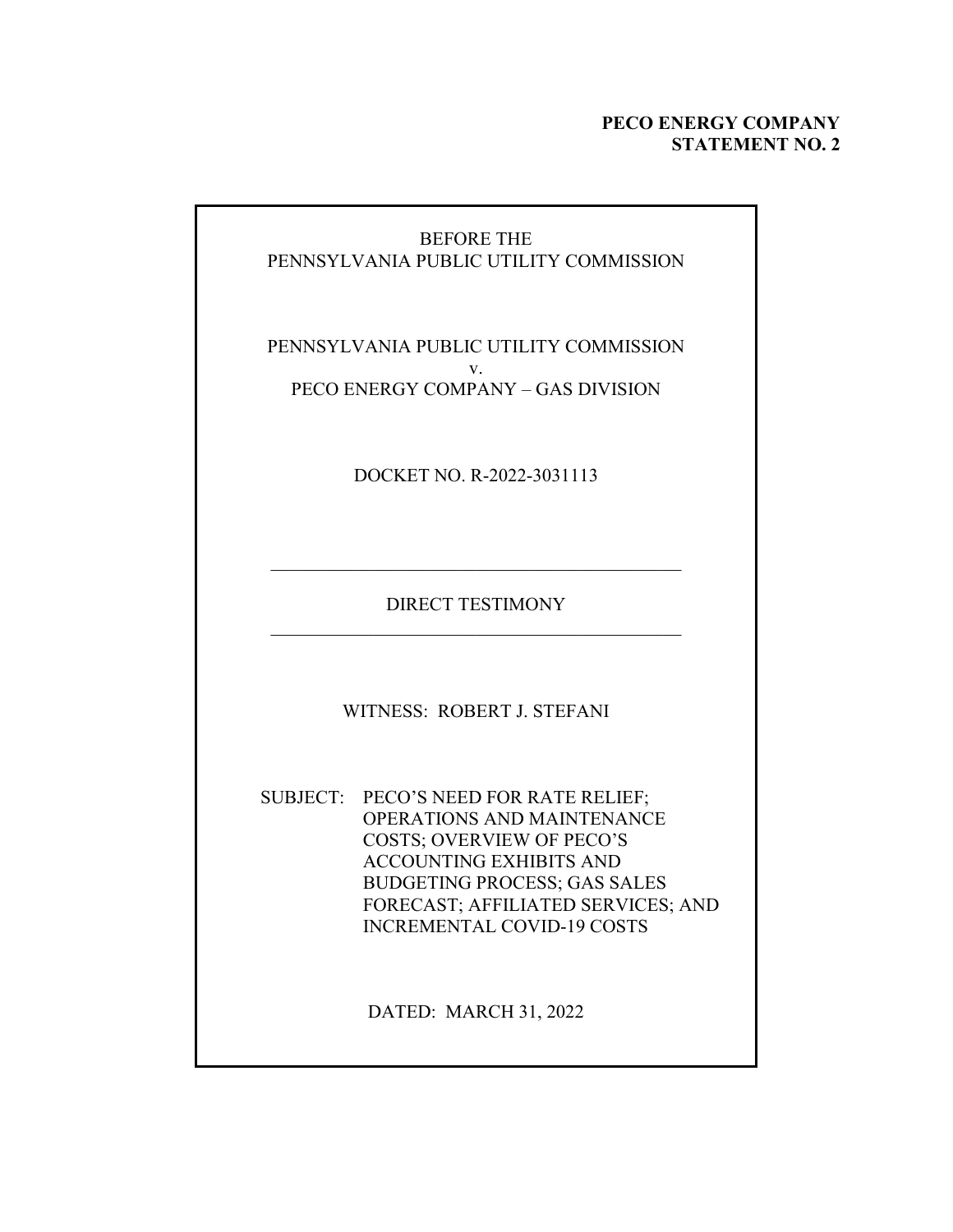# **TABLE OF CONTENTS**

| $\mathbf{I}$ . |                                                          |  |
|----------------|----------------------------------------------------------|--|
| $\prod$ .      |                                                          |  |
| III.           | PECO'S EFFORTS TO CONTROL OPERATING AND MAINTENANCE      |  |
|                | IV. OVERVIEW OF PECO'S PRINCIPAL ACCOUNTING EXHIBITS AND |  |
|                |                                                          |  |
|                |                                                          |  |
| VII.           |                                                          |  |
|                |                                                          |  |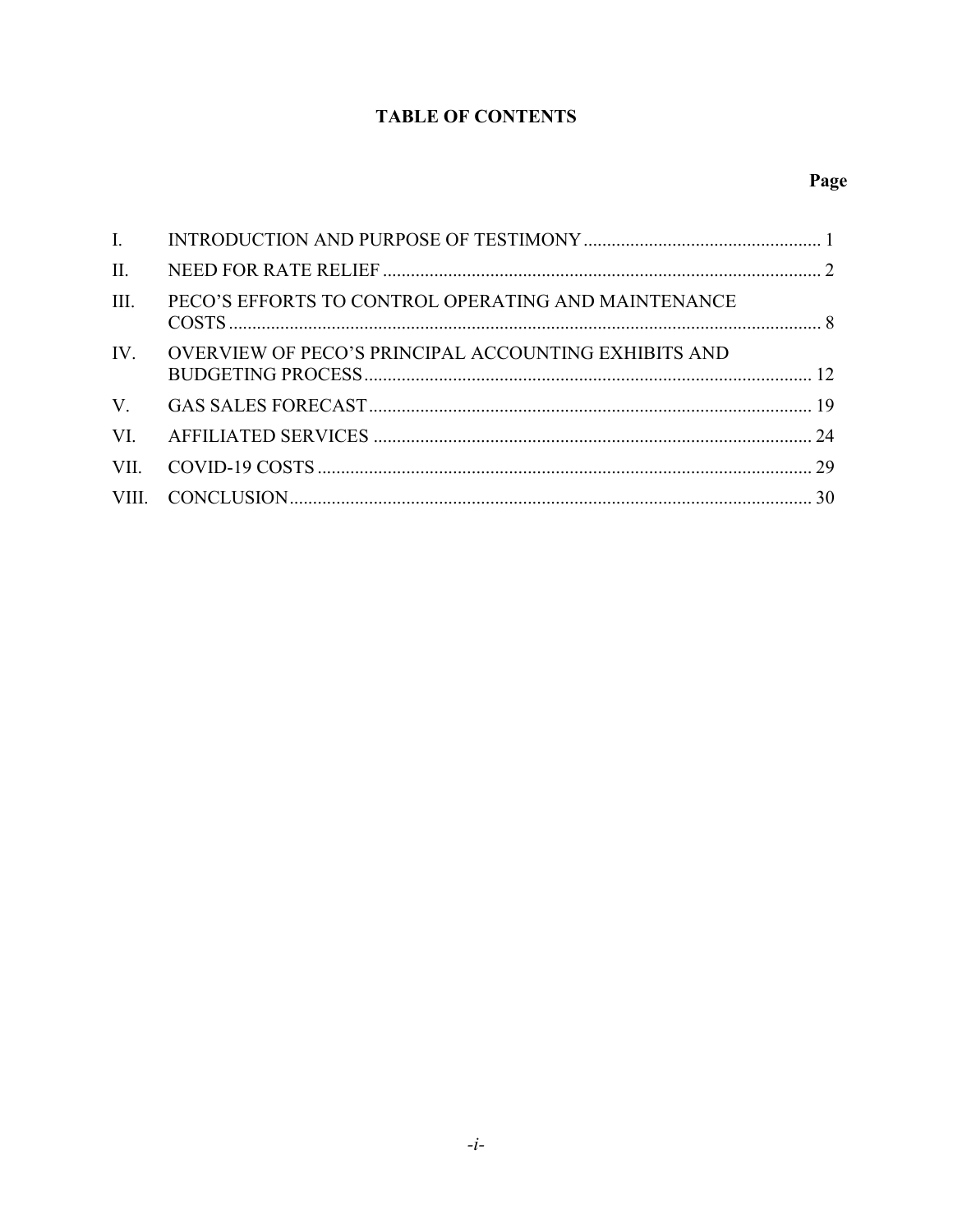| $\mathbf{1}$<br>$\overline{2}$<br>3 |    |    | <b>DIRECT TESTIMONY</b><br>OF<br><b>ROBERT J. STEFANI</b>                           |
|-------------------------------------|----|----|-------------------------------------------------------------------------------------|
|                                     |    |    |                                                                                     |
| $\overline{4}$                      |    |    | <b>INTRODUCTION AND PURPOSE OF TESTIMONY</b><br>I.                                  |
| 5                                   | 1. | Q. | Please state your full name and business address.                                   |
| 6                                   |    | A. | My name is Robert J. Stefani. My business address is 2301 Market Street,            |
| 7                                   |    |    | Philadelphia, Pennsylvania 19103.                                                   |
| 8                                   | 2. | Q. | By whom are you employed and in what capacity?                                      |
| 9                                   |    | A. | I am employed by PECO Energy Company ("PECO" or the "Company") as                   |
| 10                                  |    |    | Senior Vice President, Chief Financial Officer and Treasurer. I am responsible      |
| 11                                  |    |    | for PECO's financial function, including budgeting, long-range financial            |
| 12                                  |    |    | planning, financial analysis and reporting, project evaluation and financings. I    |
| 13                                  |    |    | also conduct oversight and coordination of PECO's accounting, tax, treasury,        |
| 14                                  |    |    | investor relations and risk management activities.                                  |
| 15                                  | 3. | Q. | Please briefly describe your educational background and professional                |
| 16                                  |    |    | experience.                                                                         |
| 17                                  |    | A. | I received a bachelor's degree in accounting from the University of Notre Dame      |
| 18                                  |    |    | and an MBA from the University of Texas at Austin. Prior to joining PECO, I         |
| 19                                  |    |    | was Vice President of Corporate Development at Exelon, responsible for              |
| 20                                  |    |    | identification and execution of merger, acquisition, and divestiture opportunities. |
| 21                                  |    |    | Before joining Exelon, I led strategic investments in North America, Europe, and    |
| 22                                  |    |    | South Africa for Caterpillar's Corporate Development Group. Prior to my work        |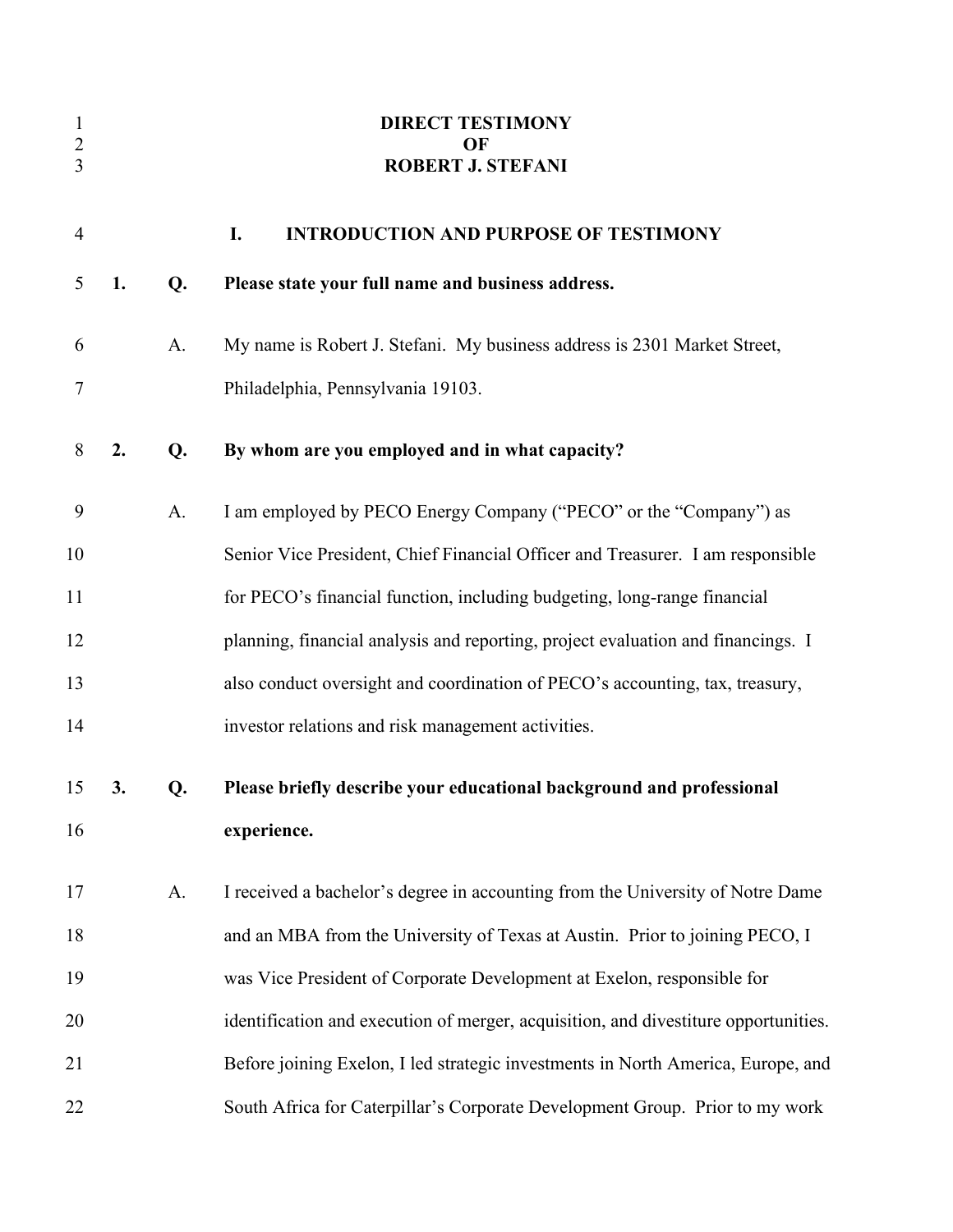1 at Caterpillar, I was an investment banker at Citigroup and then Marathon Capital 2 where I provided strategic and capital markets advisory services to major 3 corporations. I also previously served as an Officer in the United States Navy and 4 was on active duty from 1996 to 2003.

5 **4. Q. What is the purpose of your direct testimony?** 

6 The purpose of my direct testimony is to: (1) briefly explain PECO's need for 7 rate relief; (2) summarize PECO's efforts to control operating and maintenance 8 ("O&M") costs since its last approved base rate increase in 2021; (3) provide an 9 overview of PECO's accounting exhibits and its budgeting process; (4) explain 10 the derivation of PECO's gas sales forecast; (5) describe the nature and allocation 11 of costs for services that PECO receives from Exelon Business Service Company 12 ("EBSC"); and (6) provide an overview of the incremental costs incurred by the 13 Company related to the COVID-19 pandemic.

#### 14 **II. NEED FOR RATE RELIEF**

### 15 **5. Q. Why is PECO seeking a rate increase at this time?**

16 A. PECO last requested a base rate increase in 2020, which was the Company's first 17 proposed increase for its gas division in over ten years. Since the Company's 18 current base rates became effective on July 1, 2021, PECO has continued to invest 19 in new and replacement gas utility plant. At the same time, materials and 20 contracting costs have escalated as a result of general inflationary trends and 21 rising labor and material costs in the utility industry. These cost increases have 22 been particularly acute in the past year. Usage per residential customer is also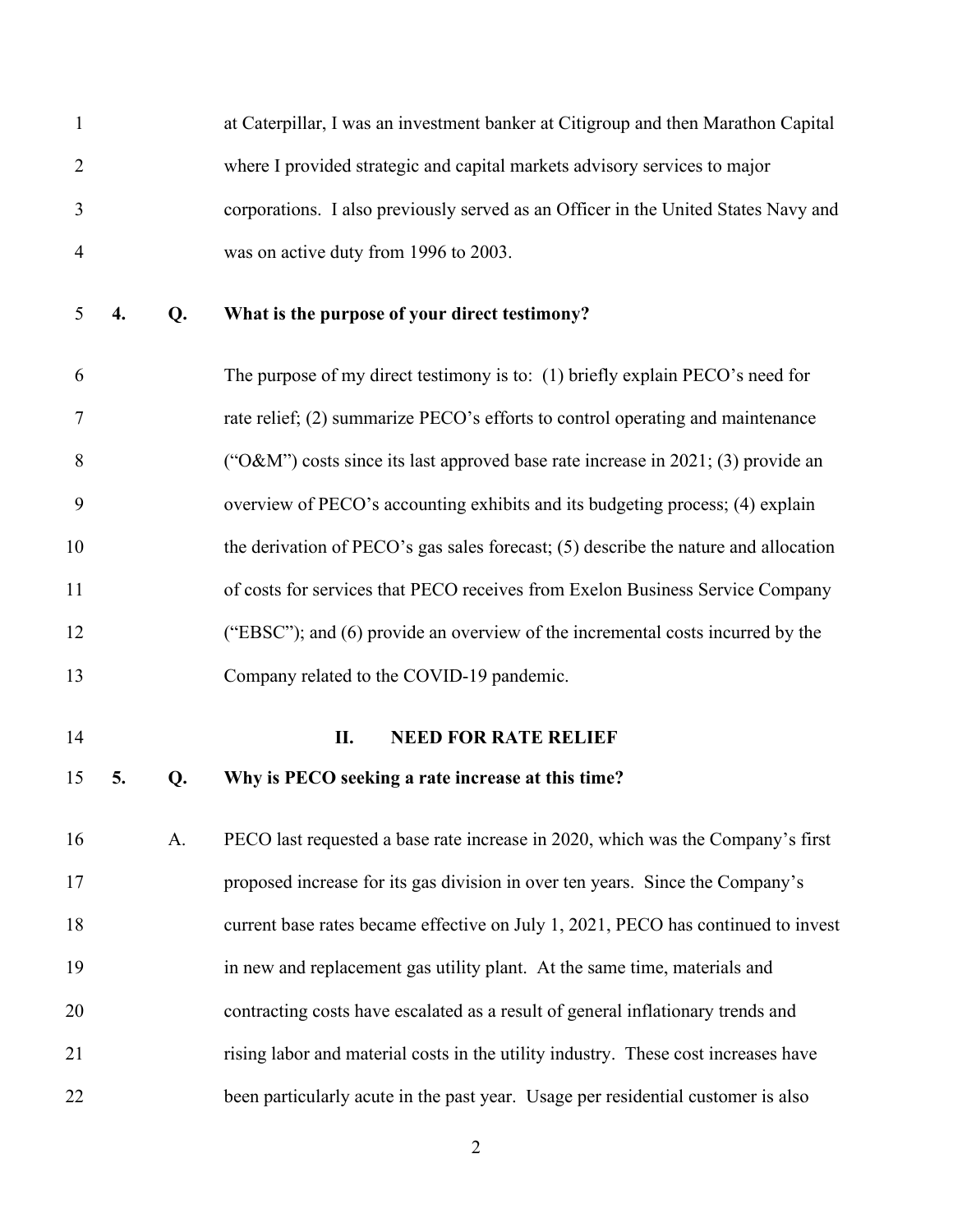1 expected to decline further due to an increase in gas commodity prices and more 2 customers returning to the workplace after an extended period of time working 3 remotely.

4 PECO has also continued to responsibly grow its operating and maintenance 5 ("O&M") budget to address system and customer needs. For example, the 6 Company allocated significant funding to its gas mapping and locate programs in 7 response to an increased number of customer requests, the maintenance of gas 8 mains, addressing leaks and odor investigations, low-income customer programs, 9 and needed improvements to its information technology ("IT") infrastructure.

### 10 **6. Q. Does the Company anticipate these trends will continue?**

11 A. Yes. The Company anticipates that many of the factors that have led to the 12 Company filing this base rate case will continue in the coming years. Inflation is 13 on the rise, labor and materials costs continue to increase, and residential usage 14 per customer is expected to decline. Meanwhile, the Company must continue to 15 make significant capital investments in its system and maintain a strong O&M 16 program in order to provide customers exemplary service and maintain system 17 reliability and safety.

18 Notably, the Company's actual O&M spending necessary to maintain the 19 Company's distribution system and high levels of customer service in 2021 was 20 entirely consistent with the Company's projections in its last base rate case. The 21 Company's actual O&M expenditures in 2021 were \$136.0 million, which is in 22 line with the amount originally budgeted for 2021 in PECO's prior base rate case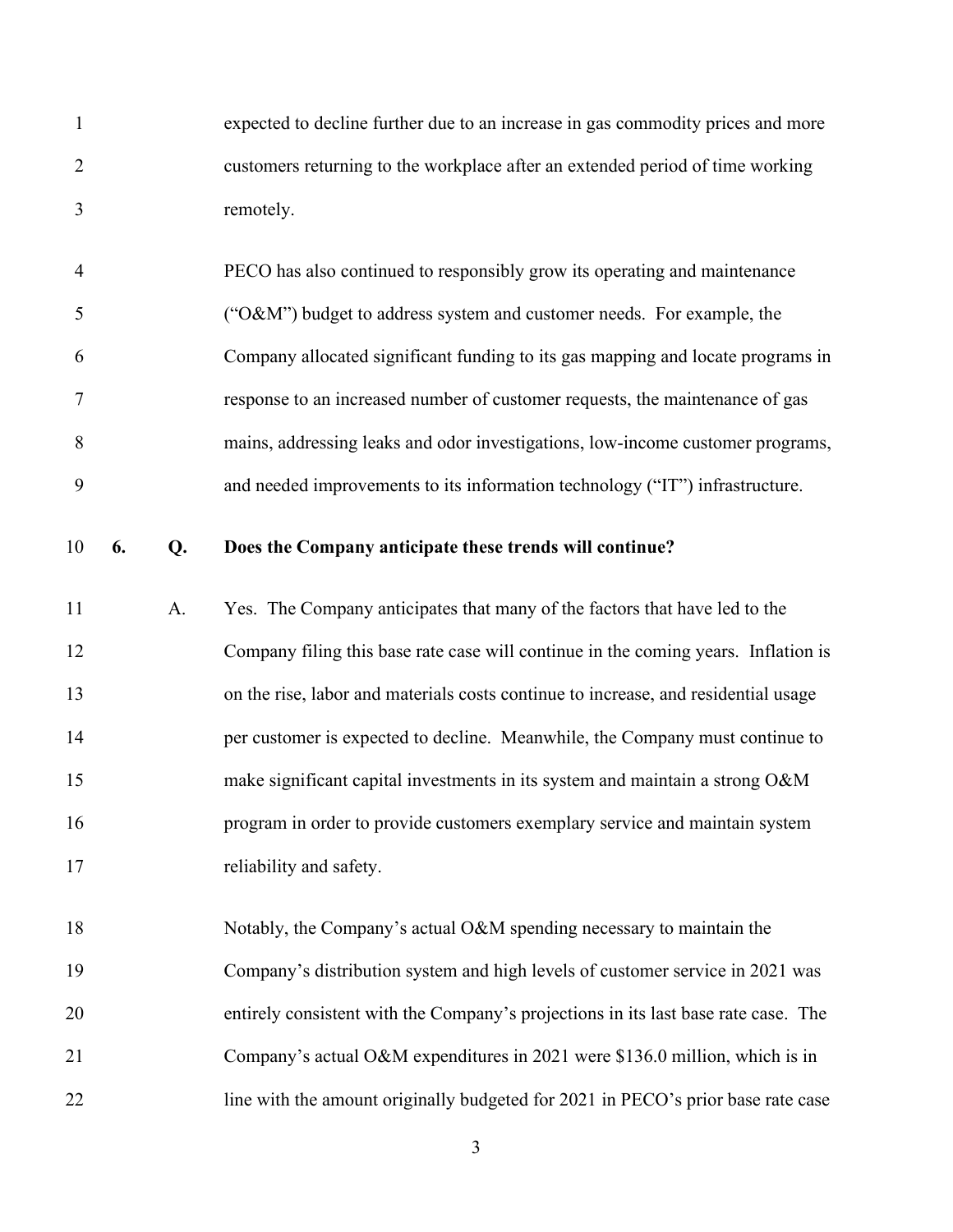| $\mathbf{1}$   |    |    | $($136.4$$ million) and well above the amount approved for O&M recovery in the        |
|----------------|----|----|---------------------------------------------------------------------------------------|
| $\overline{2}$ |    |    | Company's current Commission-approved rates (\$119 million). The Company's            |
| 3              |    |    | actual 2022 expenditures are also on track to be consistent with our prior            |
| $\overline{4}$ |    |    | projections.                                                                          |
| 5              | 7. | Q. | Can you provide further detail on the Company's projected growth in its               |
| 6              |    |    | contracting expense?                                                                  |
| 7              |    | A. | Yes. As I noted earlier, the Company's overall O&M budget and the work                |
| 8              |    |    | necessary to maintain a high level of system reliability, safety, and customer        |
| 9              |    |    | service will grow in the coming years. To accomplish its workplan, the Company        |
| 10             |    |    | relies upon a combination of PECO employees (compensated through payroll and          |
| 11             |    |    | overtime) and contractors (compensated through contracting expense). The              |
| 12             |    |    | Company will need to increase its overall employee and contracting expenditures       |
| 13             |    |    | in order to execute its capital plans and maintenance programs.                       |
| 14             | 8. | Q. | You stated that the Company's need for rate relief is also being driven by its        |
| 15             |    |    | capital investments in its distribution system. Can you please describe the           |
| 16             |    |    | Company's currently-planned investments?                                              |
| 17             |    | A. | PECO is planning significant investments in new and replacement gas utility plant     |
| 18             |    |    | designed to maintain and enhance the safety and reliability of the Company's          |
| 19             |    |    | distribution system. PECO recognizes that it is imperative, for the continued         |
| 20             |    |    | provision of safe and reliable service to its customers, to continually invest in its |
| 21             |    |    | distribution infrastructure. To that end, PECO projects that it will need to invest   |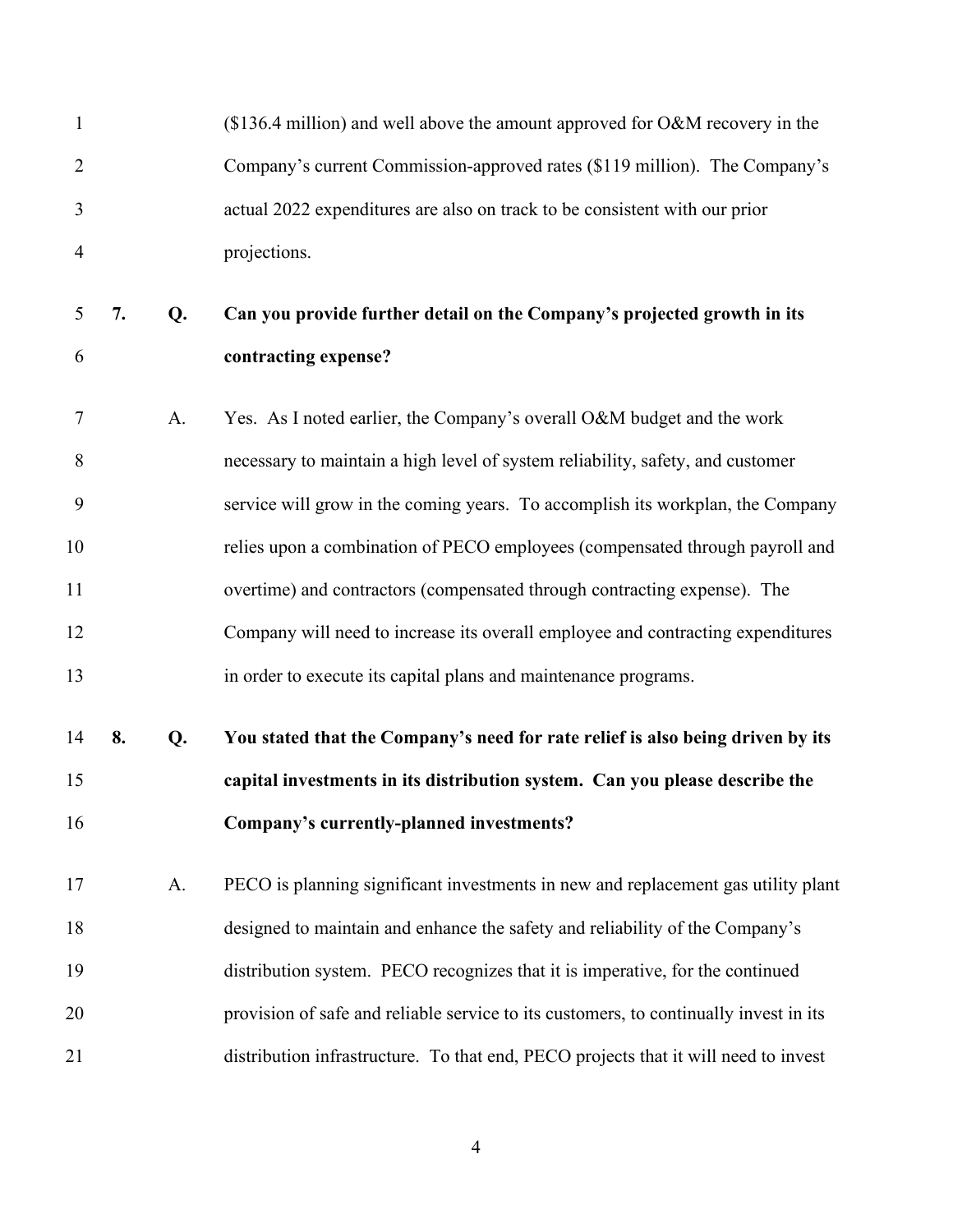1 approximately \$1.8 billion in new and replacement gas utility plant between 2 January 2022 – December 2026 as follows:

|                         | <b>Capital Expenditures (in \$ millions)</b> |
|-------------------------|----------------------------------------------|
| Jan. 2022 – Dec. 2022   | \$317                                        |
| Jan. $2023 - Dec. 2023$ | \$328                                        |
| Jan. 2024 – Dec. 2024   | \$384                                        |
| Jan. $2025 - Dec. 2025$ | \$364                                        |
| Jan. $2026 - Dec. 2026$ | \$363                                        |

4 These amounts include both Accelerated Gas Infrastructure Modernization Plan 5 ("AGIMP") and non-AGIMP related capital expenditures. While some portion of 6 the AGIMP costs is eligible property and the associated fixed costs are 7 recoverable through the Pennsylvania Public Utility Commission ("Commission") 8 authorized Distribution System Improvement Charge ("DSIC"), the Company 9 anticipates that it will need to obtain external financing for the remainder of these 10 costs. As it has in the past, PECO will endeavor to obtain such financing at the 11 most favorable terms possible.

3

12 Increases in the capital plan relate to increasing the number of miles of main 13 replacement through 2026 to meet existing Company commitments to the 14 Commission, gate station security enhancements, relocating indoor meters 15 outdoors, investment in the Company's low pressure system elimination program, 16 concrete restoration, the development of a new gas training facility, and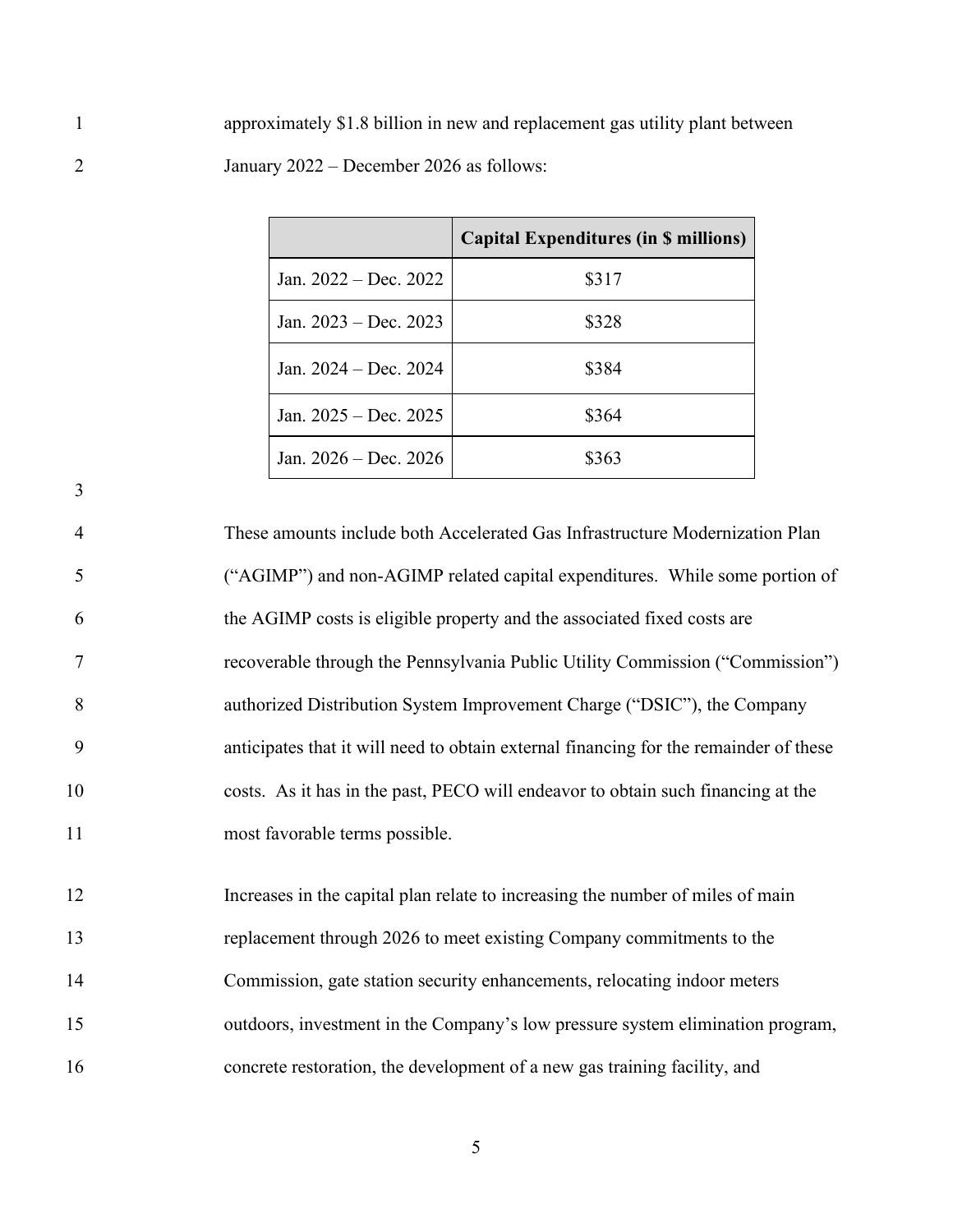| $\mathbf{1}$   |     |    | residential high pressure regulator replacement.                                  |
|----------------|-----|----|-----------------------------------------------------------------------------------|
| $\overline{2}$ | 9.  | Q. | Are there any other costs you would like to highlight that are driving the        |
| 3              |     |    | Company's need for rate relief?                                                   |
| $\overline{4}$ |     | A. | Yes. The Company's payroll and benefits cost continues to increase. As I          |
| 5              |     |    | mentioned, the Company needs to increase the size of its workforce to execute its |
| 6              |     |    | capital plans and maintenance programs. PECO has also continued to provide its    |
| $\overline{7}$ |     |    | employees with reasonable increases in wages and salaries and incur increasing    |
| 8              |     |    | employee health care costs. The need to make such investments in the              |
| 9              |     |    | Company's labor force has not dissipated since the Company's last base rate case. |
| 10             | 10. | Q. | Please elaborate as to why PECO's current base rates are insufficient to          |
| 11             |     |    | support its current and planned operations.                                       |
| 12             |     | A. | As a result of the Company's increased expenditures incurred in providing         |
|                |     |    |                                                                                   |
| 13             |     |    | customers with exemplary service and a distribution system that is reliable and   |
| 14             |     |    | safe, PECO has been unable to achieve a fair return on its investment in its Gas  |
| 15             |     |    | Division. Without an increase in revenues, PECO's gas operations are projected    |
| 16             |     |    | to produce an overall return on investment capital of 5.67%, and a return on      |
| 17             |     |    | common equity of 7.18%, during the twelve months ending December 31, 2023.        |
| 18             |     |    | As explained by Mr. Paul R. Moul (PECO Statement No. 5), such levels of return    |
| 19             |     |    | are inadequate under any reasonable standard and below the rates of return        |
| 20             |     |    | generally afforded to public utilities. Absent a rate increase, the erosion to    |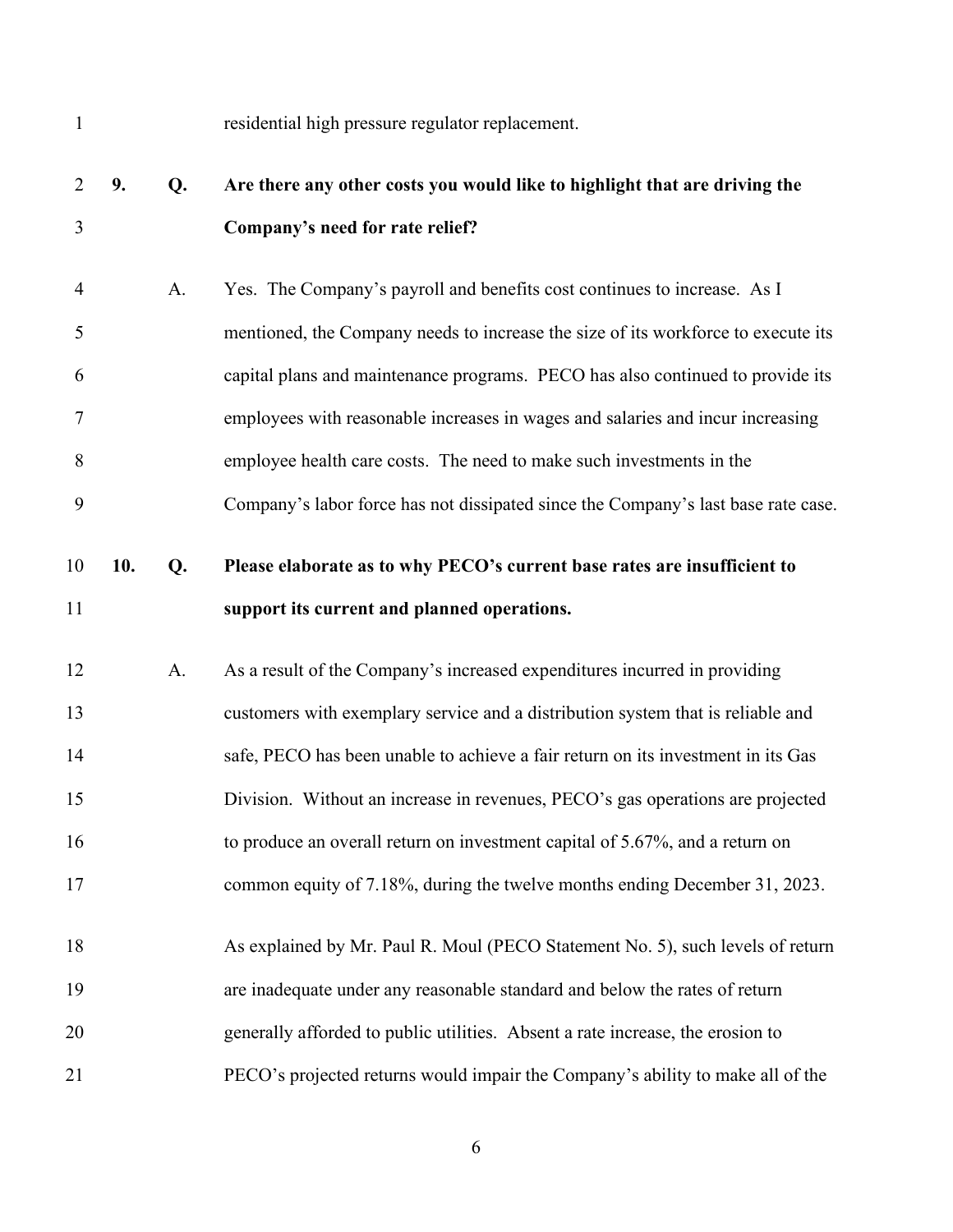| $\mathbf{1}$   |     |    | reasonable and prudent investments in gas infrastructure that are necessary to    |
|----------------|-----|----|-----------------------------------------------------------------------------------|
| $\overline{2}$ |     |    | maintain and enhance the provision of safe, reliable, and resilient natural gas   |
| 3              |     |    | service to its customers. Inadequate returns would also negatively impact         |
| 4              |     |    | PECO's credit coverage ratios and its ability to maintain or improve its          |
| 5              |     |    | investment grade credit ratings, thereby increasing the Company's financing       |
| 6              |     |    | costs.                                                                            |
| 7              | 11. | Q. | Why is it important that PECO maintain and/or possibly improve its credit         |
| 8              |     |    | ratings?                                                                          |
| 9              |     | A. | Maintaining or improving PECO's credit ratings is important to reducing           |
| 10             |     |    | customer costs. As previously stated, the Company needs to make significant       |
| 11             |     |    | investments in its system to ensure the continued provision of safe and reliable  |
| 12             |     |    | service. PECO projects that it will need to invest approximately \$1.8 billion in |
| 13             |     |    | new and replacement gas distribution plant by December 31, 2026. A meaningful     |
| 14             |     |    | portion of these planned investments will be financed with debt and other forms   |
| 15             |     |    | of capital. The Company's credit ratings will impact the cost it will need to pay |
| 16             |     |    | to attract such capital, and ultimately, such costs will be borne by PECO's gas   |
| 17             |     |    | customers. Therefore, it is important that the Company maintain its favorable     |
| 18             |     |    | credit metrics in order to minimize customer costs.                               |
| 19             | 12. | Q. | What steps, if any, has PECO taken to minimize its costs of borrowing?            |
| 20             |     | A. | PECO has leveraged the recent low interest rate environment and its strong credit |
| 21             |     |    | ratings to reduce its weighted average long-term debt rate of 3.97% in 2021 to    |
| 22             |     |    | approximately 3.92% as projected for 2023, which remains below its 2019 long-     |
|                |     |    |                                                                                   |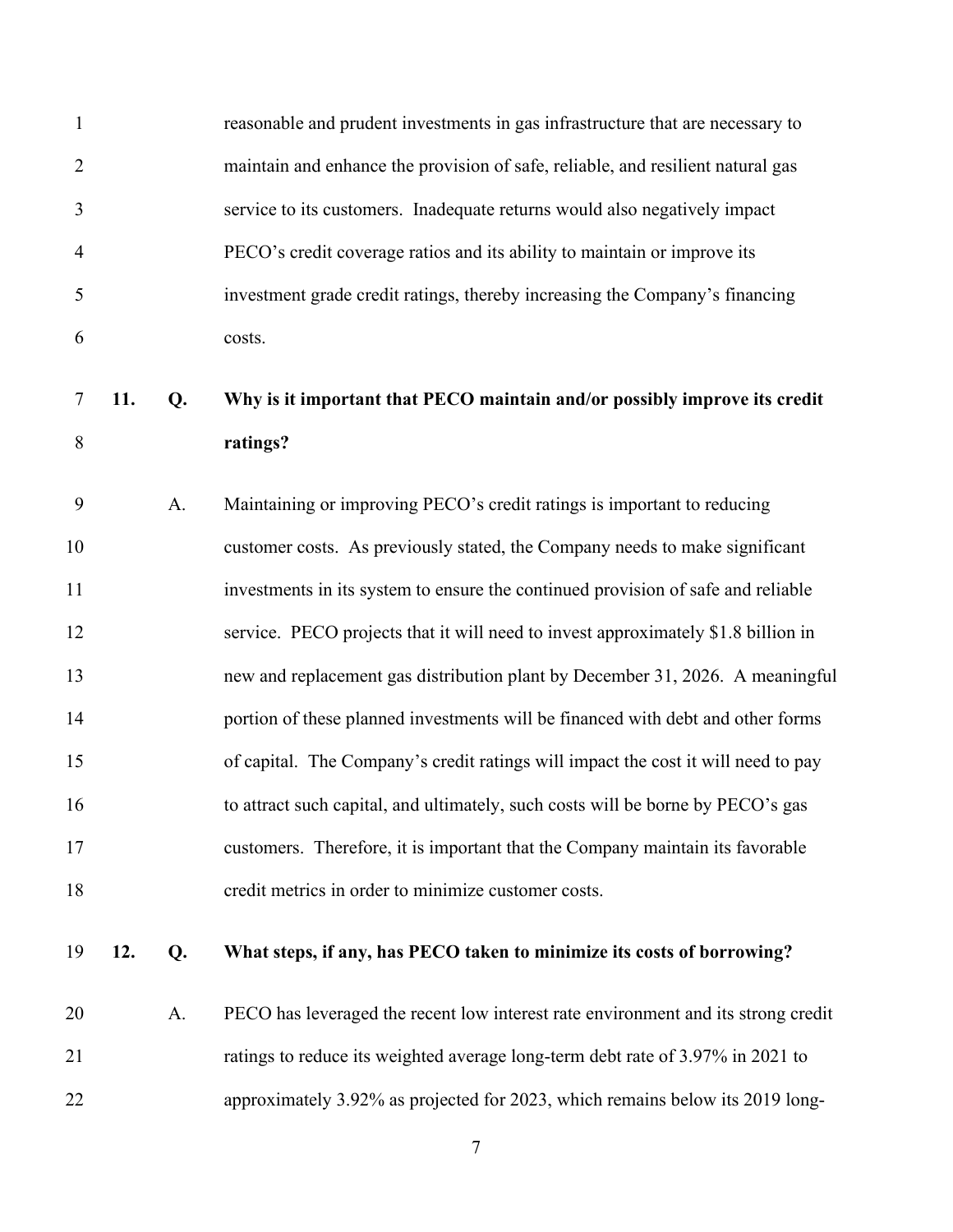| $\mathbf{1}$   |     |    | term debt rate of 4.1%. PECO has also taken steps to obtain debt financing at        |
|----------------|-----|----|--------------------------------------------------------------------------------------|
| $\overline{2}$ |     |    | favorable terms to the Company and its customers. In 2021, PECO had two              |
| 3              |     |    | successful debt offerings. In March 2021, PECO successfully priced a                 |
| $\overline{4}$ |     |    | \$375,000,000, 30-year first mortgage bond ("FMB") offering at a spread of 82        |
| 5              |     |    | basis points over the 30-year U.S. Treasury for an all-in coupon rate of 3.05%. In   |
| 6              |     |    | September 2021, PECO successfully priced a \$375,000,000, 30-year mortgage           |
| $\tau$         |     |    | bond offering at a spread of 88 basis points over the 30-year U.S. Treasury for an   |
| 8              |     |    | all-in coupon rate of 2.85%. These issuances are the third and fifth lowest interest |
| 9              |     |    | rates for a FMB in the Company's current portfolio.                                  |
| 10<br>11       |     |    | Ш.<br>PECO'S EFFORTS TO CONTROL OPERATING<br><b>AND MAINTENANCE COSTS</b>            |
|                |     |    |                                                                                      |
| 12             | 13. | Q. | Please describe PECO's efforts to control its O&M expenses since its current         |
| 13             |     |    | base rates became effective on July 1, 2021.                                         |
| 14             |     |    | PECO projects that the compound annual growth rate ("CAGR") in O&M                   |
| 15             |     |    | expense from 2021 through the end of the fully projected future test year            |
| 16             |     |    | ("FPFTY") will be 2.8%. This continues PECO's long-term favorable CAGR and           |
| 17             |     |    | is well below recent inflationary trends. When the Company's projected               |
| 18             |     |    | December 2010 to December 2023 CAGR is adjusted for increases in gas                 |
| 19             |     |    | mapping and locate expenses, which are prudently incurred but largely beyond the     |
| 20             |     |    | Company's control, the projected CAGR in O&M expense decreases further to            |
| 21             |     |    | 1.7%. That rate is well below the expected inflation CAGR for the same period.       |
| 22             |     |    | Notwithstanding the overall increase in the Company's O&M expense that I             |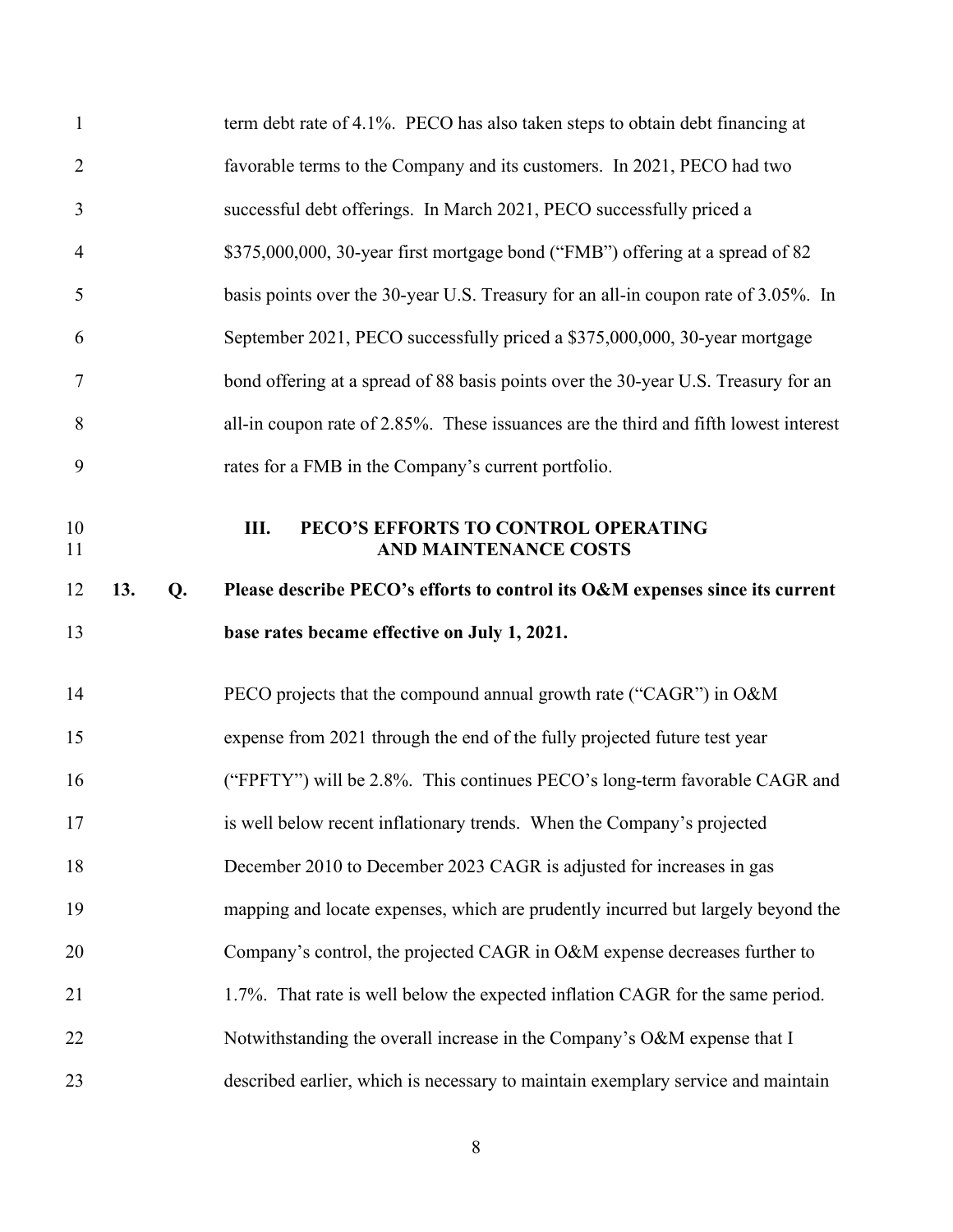| $\mathbf{1}$   |     |    | system reliability and safety, PECO has taken concrete action to control its O&M     |
|----------------|-----|----|--------------------------------------------------------------------------------------|
| $\overline{2}$ |     |    | expenditures, including controlling bad debt expense and effectively managing        |
| 3              |     |    | pension and other post-employment benefits ("OPEB").                                 |
| $\overline{4}$ | 14. | Q. | Are there any specific infrastructure programs you would like to highlight,          |
| 5              |     |    | which exemplify this cost-control strategy?                                          |
| 6              |     | A. | PECO strives to make smart investments that will minimize costs in the long-         |
| 7              |     |    | term. Accordingly, it is PECO's practice to prioritize the replacement of            |
| 8              |     |    | infrastructure partly on the basis of leak performance. This minimizes long-term     |
| 9              |     |    | O&M expenditures related to main repairs and surveying. The Company has              |
| 10             |     |    | strategically identified 1.6 miles of leak-prone main for which O&M repairs are      |
| 11             |     |    | particularly costly. As an additional effort to control O&M costs, PECO has          |
| 12             |     |    | established a capital project to address this main, which is expected to contain the |
| 13             |     |    | elevated costs of main repair in future years.                                       |
| 14             | 15. | Q. | What steps has PECO taken to reduce its bad debt expense?                            |
| 15             |     | A. | PECO has seen a significant long-term reduction in its bad debt expense, which       |
| 16             |     |    | the Company reduced from \$7 million in 2010 to \$5 million in 2020 and \$2          |
| 17             |     |    | million in 2021, respectively. The Company expects comparable reduced levels         |
| 18             |     |    | in bad debt expense with estimated expenses of \$3 million in the future test year   |
| 19             |     |    | ("FTY") and \$3 million in the FPFTY. PECO achieved these reductions through         |
| 20             |     |    | a variety of initiatives, which included increasing oversight of high balance        |
| 21             |     |    | accounts and providing customer assistance programs such as the Customer             |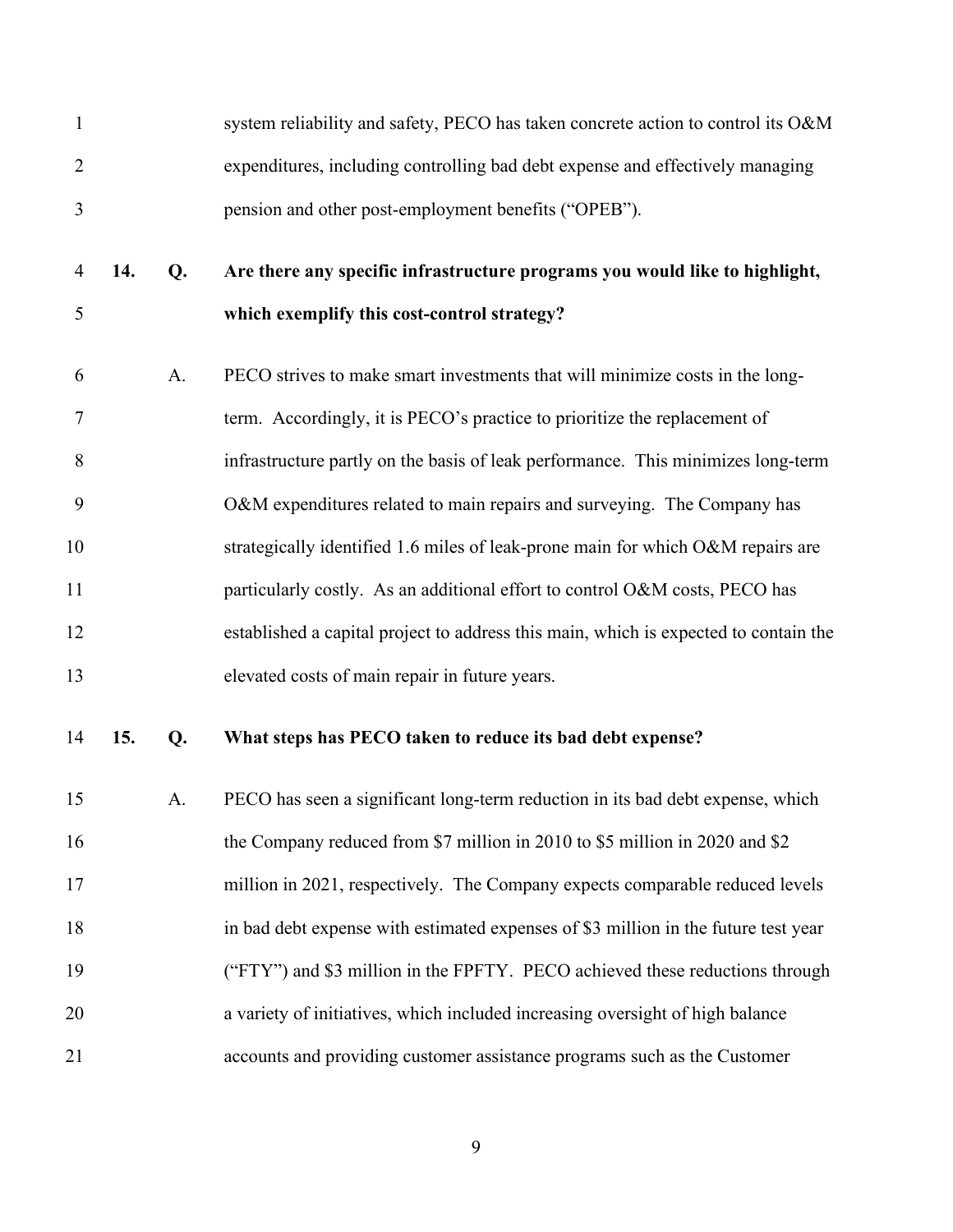| $\mathbf{1}$   |     |    | Assistance Program ("CAP"), Low Income Usage Reduction Programs                   |
|----------------|-----|----|-----------------------------------------------------------------------------------|
| $\overline{2}$ |     |    | ("LIURP") and the Matching Energy Assistance Fund ("MEAF").                       |
| 3              | 16. | Q. | What steps has PECO taken to manage its employee benefit costs?                   |
| $\overline{4}$ |     | A. | There are three main categories I would like to address: health care costs, the   |
| 5              |     |    | Company's OPEB expense, and pension costs. National health care costs have        |
| 6              |     |    | been trending above the rate of inflation. PECO, however, actively manages its    |
| $\tau$         |     |    | employee benefits cost to achieve savings to the maximum extent practicable.      |
| 8              |     |    | The Company does this by evaluating trends in benefits and identifying and        |
| 9              |     |    | implementing cost reduction measures while maintaining competitive                |
| 10             |     |    | compensation and benefit packages to successfully attract and retain employees.   |
| 11             |     |    | The Company has a self-insured health care program. Therefore, the Company's      |
| 12             |     |    | projected cost increases are based on increased employee participation, actual    |
| 13             |     |    | claims experience, and administrative costs trended to the next year based on     |
| 14             |     |    | participant utilization and projected medical price inflation. The Company        |
| 15             |     |    | engages Willis Towers Watson, a national health plan consulting firm, to          |
| 16             |     |    | complete the actuarial underwriting for its health plans in order to set premiums |
| 17             |     |    | and determine the cost projections.                                               |
| 18             |     |    | As PECO's medical rates are calculated based on its actual claims experience, the |
| 19             |     |    | Company has undertaken several initiatives to manage its costs. This strategy     |
| 20             |     |    | includes collaborating with our vendor partners to offer population health        |
| 21             |     |    | management programs, such as a diabetes program for high-risk members,            |
| 22             |     |    | promoting lower cost care options including behavioral telehealth visits and      |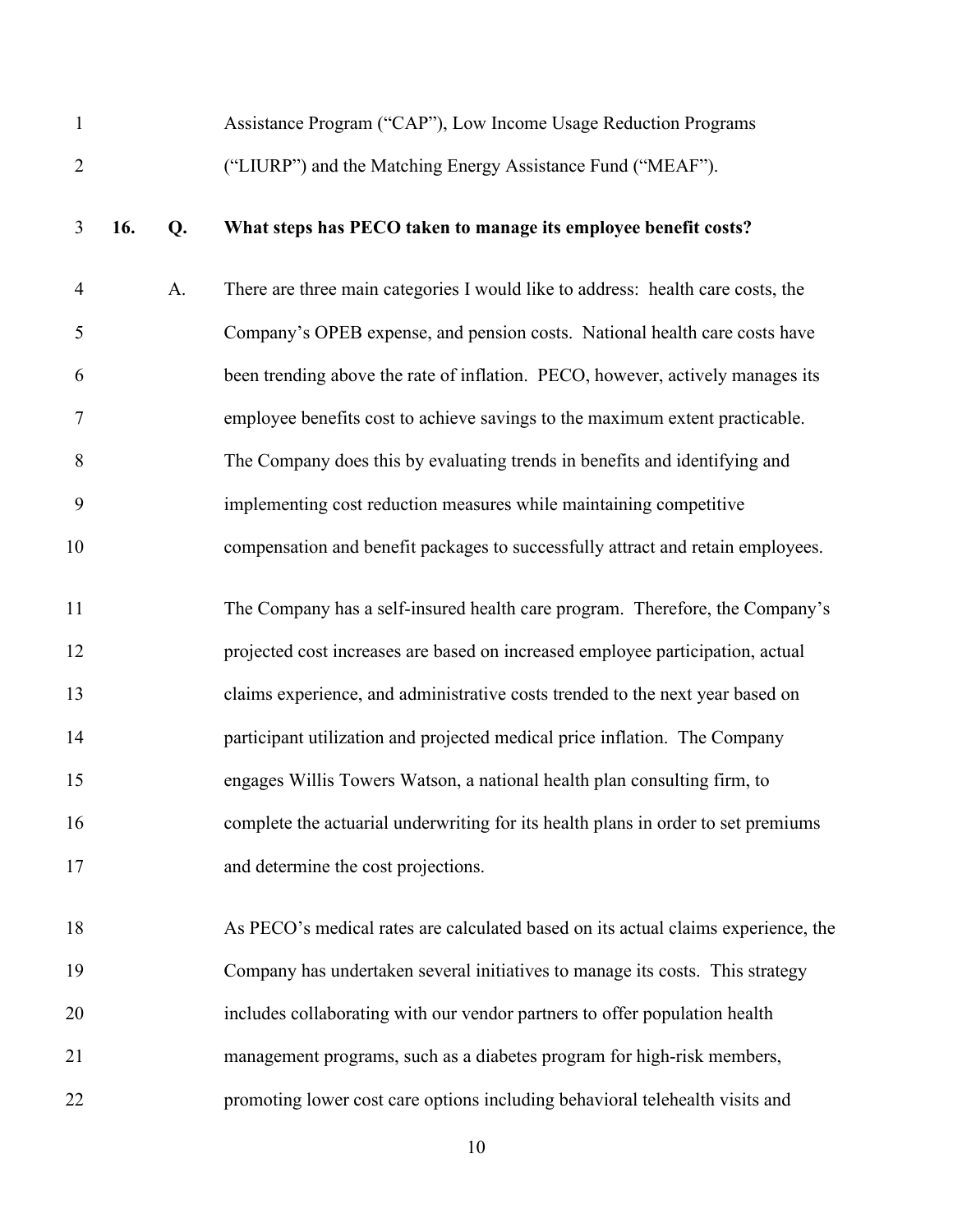| $\mathbf{1}$   |     |    | virtual physical therapy sessions, implementing utilization management                    |
|----------------|-----|----|-------------------------------------------------------------------------------------------|
| $\overline{2}$ |     |    | guidelines for our prescription drug formulary, conducting plan audits to ensure          |
| 3              |     |    | contract compliance, and obtaining competitive contract renewals. As a result of          |
| $\overline{4}$ |     |    | these initiatives, the Company's health care cost trend is below the national             |
| 5              |     |    | average based on the 2021 Segal Health Plan Cost Trend Survey <sup>1</sup> for the period |
| 6              |     |    | 2018-2021. The Company expects its 2022 health care cost trend to remain below            |
| 7              |     |    | the national average based on projections by Willis Towers Watson.                        |
| 8              | 17. | Q. | Please address the Company's OPEB expense.                                                |
| 9              |     | A. | As part of our benefit cost containment strategy, PECO recently modified its              |
| 10             |     |    | OPEB plans for non-represented, non-craft participants. The amendments                    |
| 11             |     |    | (i) eliminated eligibility for such employees who have not reached age 40 by              |
| 12             |     |    | January 1, 2021; (ii) eliminated retiree medical savings account interest credits         |
| 13             |     |    | and health reimbursement account cost of living increases for such employees              |
| 14             |     |    | who did not retire prior to February 1, 2021; and (iii) eliminated retiree life           |
| 15             |     |    | insurance benefits for such employees who have not retired prior to January 1,            |
| 16             |     |    | 2022. These modifications followed prior PECO amendments to its OPEB plan                 |
| 17             |     |    | in 2014 and 2018, which were also instituted to reduce the Company's future               |
| 18             |     |    | benefit obligation and cost. PECO is continuously seeking ways to implement               |
| 19             |     |    | additional cost reduction measures, as discussed above.                                   |

<span id="page-12-0"></span><sup>1</sup> *Available at* https://www.segalco.com/media/1913/segal-trend-survey-2021.pdf.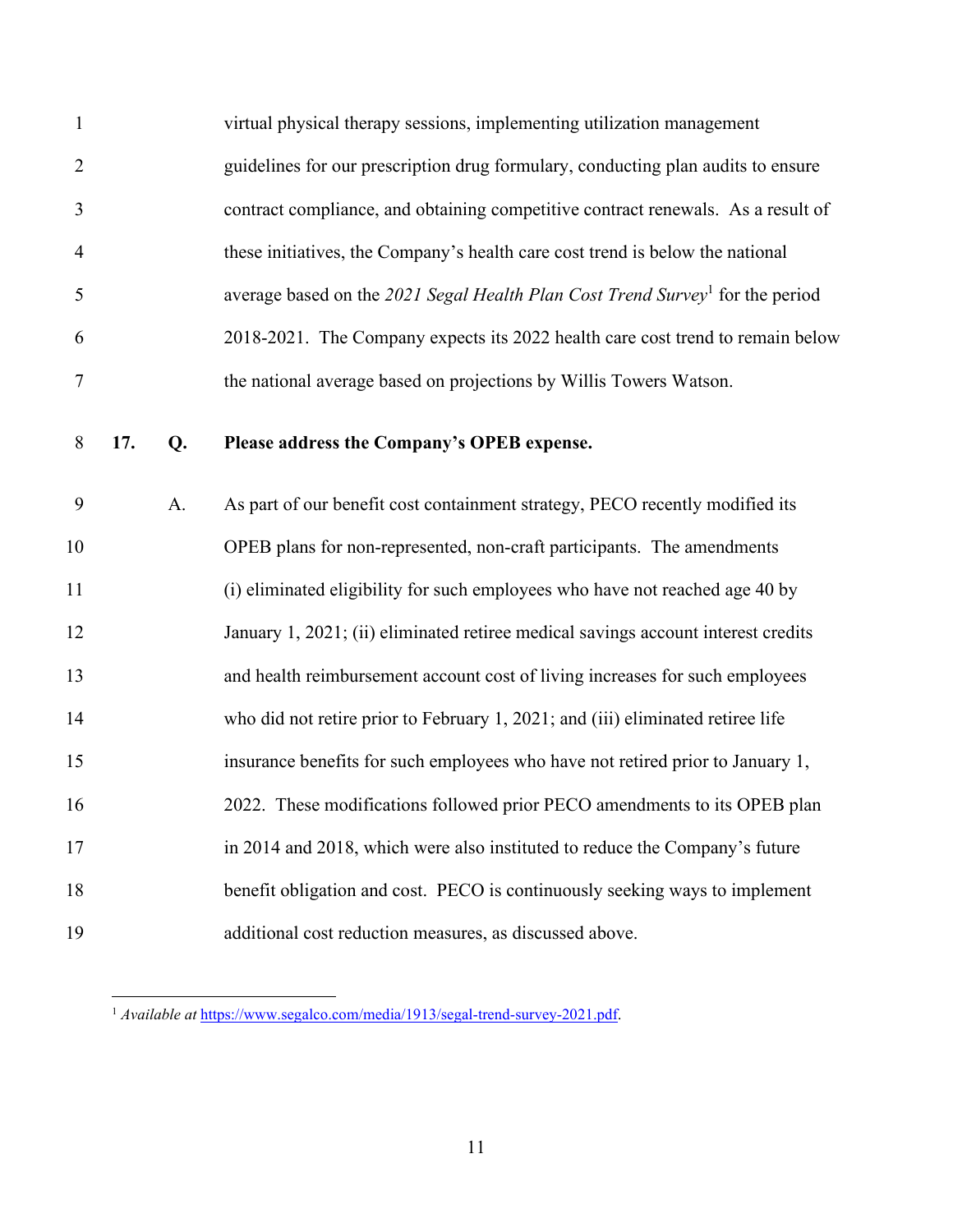# 1 **18. Q. What steps is the Company taking to control pension costs?**

| $\overline{2}$ |     | A.  | With respect to pension costs, the Company makes contributions to its pension           |
|----------------|-----|-----|-----------------------------------------------------------------------------------------|
| 3              |     |     | trust fund, consistent with its obligations, to ensure funds will be available when     |
| $\overline{4}$ |     |     | needed to pay pension benefits to active and former employees. Since 2010, the          |
| 5              |     |     | Company has implemented an investment strategy that reduces volatility and              |
| 6              |     |     | supports a higher return on assets. PECO's projected pension cash contribution in       |
| 7              |     |     | 2023 is \$1.1 million, which is \$16.2 million lower than the Company's 2021            |
| 8              |     |     | contribution of \$17.3 million. The decrease in the Company's pension                   |
| 9              |     |     | contribution and pension cost is being driven primarily by the Company's sound          |
| 10             |     |     | investment strategy and the higher investment returns earned by the Company's           |
| 11             |     |     | pension plan assets.                                                                    |
| 12             |     |     | Additionally, as part of the Company's strategy to reduce benefit costs, (i) non-       |
| 13             |     |     | represented, non-craft new hires and rehired employees and (ii) represented craft       |
| 14             |     |     | new hires and rehired employees are no longer eligible for pension effective            |
| 15             |     |     | January 1, 2021 and April 15, 2021, respectively; and instead, are eligible to          |
| 16             |     |     | participate in a $401(k)$ defined contribution plan.                                    |
|                |     |     |                                                                                         |
| 17<br>18       |     | IV. | <b>OVERVIEW OF PECO'S PRINCIPAL ACCOUNTING EXHIBITS AND</b><br><b>BUDGETING PROCESS</b> |
| 19             | 19. | Q.  | Please provide an overview of PECO's principal accounting exhibits.                     |
| 20             |     | A.  | PECO's principal accounting exhibits are MJT-1, MJT-2, and MJT-3, which                 |
| 21             |     |     | represent PECO's revenue requirement for the FPFTY, FTY, and historical test            |
| 22             |     |     | year ("HTY"), respectively, and which are sponsored by Mr. Michael J. Trzaska           |
|                |     |     |                                                                                         |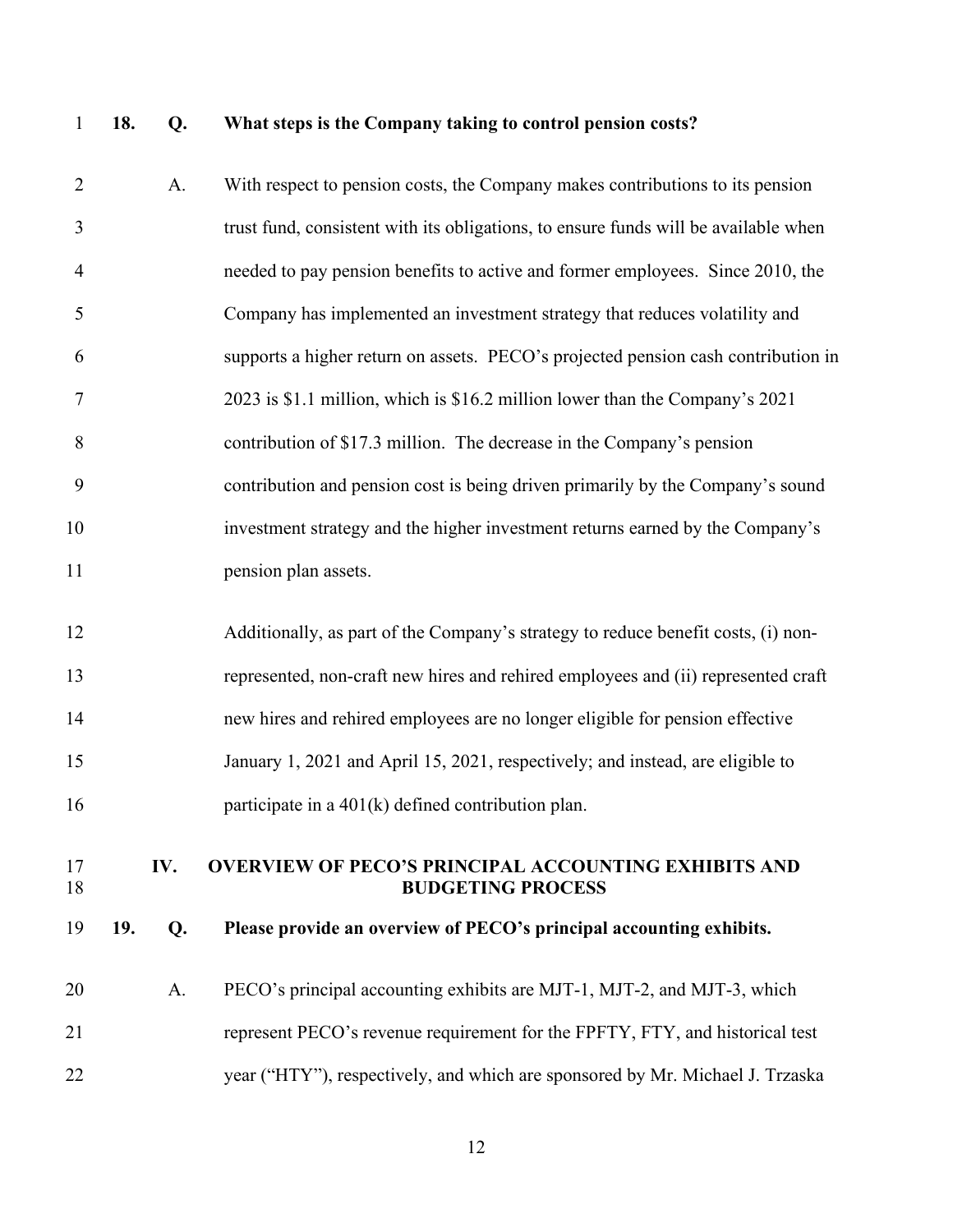| $\mathbf{1}$   | (PECO Statement No. 3). As explained by Mr. Trzaska, these exhibits are based,  |
|----------------|---------------------------------------------------------------------------------|
| $\overline{2}$ | in part, upon data provided by other PECO witnesses. Exhibit MJT-1, which       |
| 3              | represents PECO's revenue requirement for the FPFTY ending December 31,         |
| $\overline{4}$ | 2023, is comprised of five sections, as follows:                                |
| 5              | Section I consists of a summary schedule setting forth PECO's claimed measures  |
| 6              | of value (i.e., rate base) and the derivation of the Company's requested rate   |
| 7              | increase.                                                                       |
| 8              | Section II contains basic accounting data, primarily extracted from the         |
| 9              | Company's financial records, including a FPFTY-end balance sheet; statements of |
| 10             | net operating income and FPFTY revenues; a schedule of expense items by         |
| 11             | primary account; and a calculation of PECO's tax expenses. Also included are    |
| 12             | schedules developing PECO's embedded costs of debt and stock, its FPFTY         |
| 13             | capital structure, and the Company's overall claimed rate of return.            |
| 14             | Section III provides a detailed development of the major components of the      |
| 15             | Company's rate base claim. This section includes summaries of the original cost |
| 16             | and accumulated depreciation at FPFTY-end of the various categories of utility  |
| 17             | plant, including allocated common plant, and calculations of PECO's working     |
| 18             | capital, gas inventories, materials and supplies, accumulated deferred income   |
| 19             | taxes ("ADIT"), regulatory liability for excess ADIT, and customer deposits and |
| 20             | advances.                                                                       |
| 21             | Section IV contains detailed adjustments required to place FPFTY revenues and   |
| 22             | expenses on a ratemaking basis. These adjustments are summarized on Schedules   |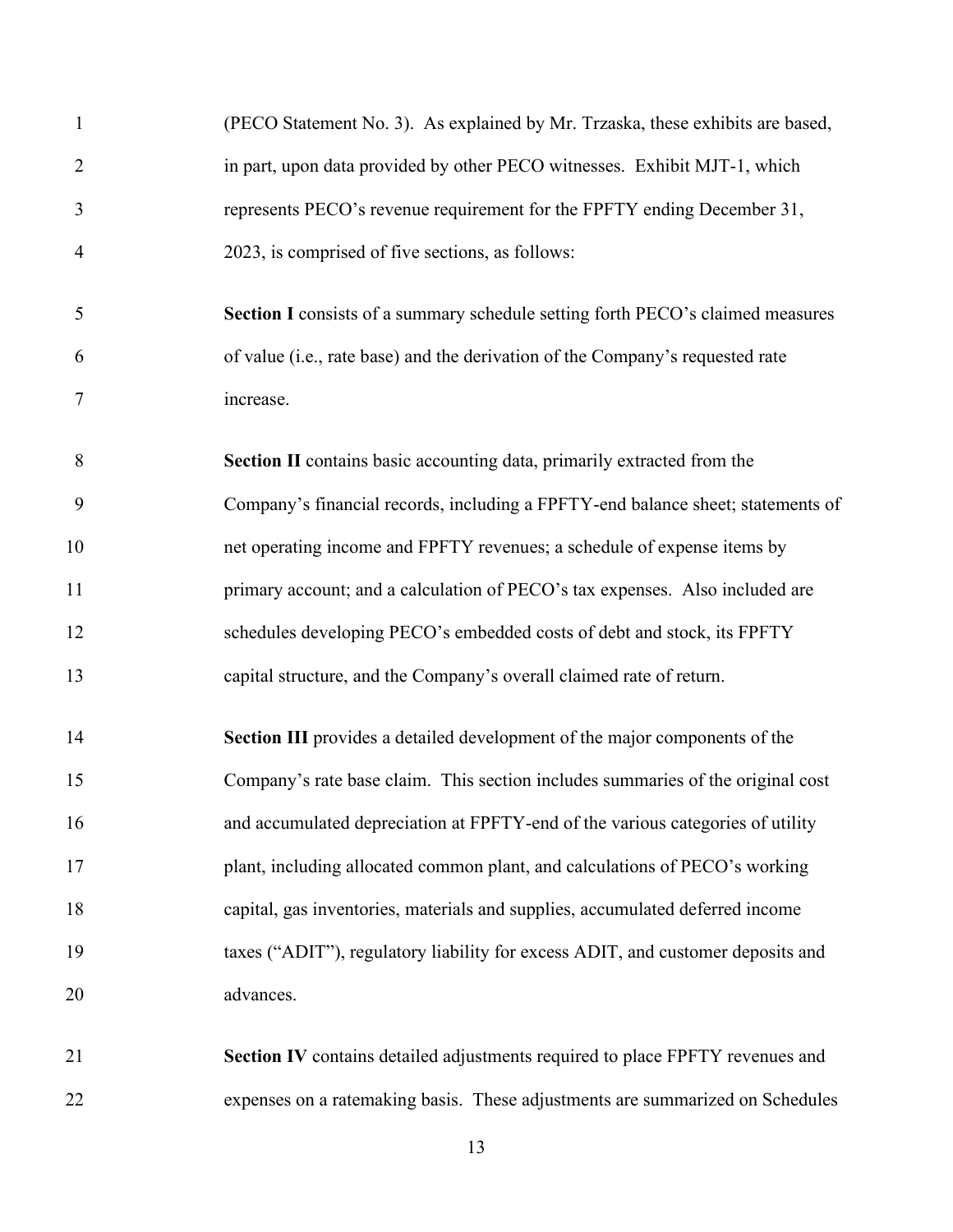| $\mathbf{1}$   |     |    | D-3 to D-17, and, together with certain tax adjustments, are carried forward to   |
|----------------|-----|----|-----------------------------------------------------------------------------------|
| $\overline{2}$ |     |    | Schedule D-1 to derive PECO's pro forma operating income at present and           |
| 3              |     |    | proposed rates.                                                                   |
| $\overline{4}$ |     |    | Section V briefly describes the FTY and HTY data.                                 |
| 5              |     |    | Exhibits MJT-2 and MJT-3 are essentially identical in format. As explained by     |
| 6              |     |    | Mr. Trzaska, adjustments were made to budgeted data, where necessary, to ensure   |
| 7              |     |    | that the Company's claimed revenue, expenses, and taxes are representative of the |
| 8              |     |    | levels that the Company expects to experience on a normalized, ongoing basis,     |
| 9              |     |    | and in accordance with the Commission's established ratemaking precedent.         |
| 10             |     |    | Because PECO is basing its requested rate increase on FPFTY data, Exhibit MJT-    |
| 11             |     |    | 1 is key to understanding and evaluating the derivation of the Company's claimed  |
| 12             |     |    | revenue requirement. For that reason, Mr. Trzaska devotes most of his testimony   |
| 13             |     |    | to a discussion of PECO Exhibit MJT-1.                                            |
| 14             | 20. | Q. | What is contained in PECO Exhibit MJT-2?                                          |
| 15             |     | A. | PECO Exhibit MJT-2 follows the same format as PECO Exhibit MJT-1, but             |
| 16             |     |    | presents information for the FTY ending on December 31, 2022.                     |
| 17             | 21. | Q. | What is contained in PECO Exhibit MJT-3?                                          |
| 18             |     | A. | PECO Exhibit MJT-3 follows the same format as PECO Exhibits MJT-1 and             |
| 19             |     |    | MJT-2, but presents information for the HTY, which ended on December 31,          |
| 20             |     |    | 2021. This information is being furnished in accordance with the Commission's     |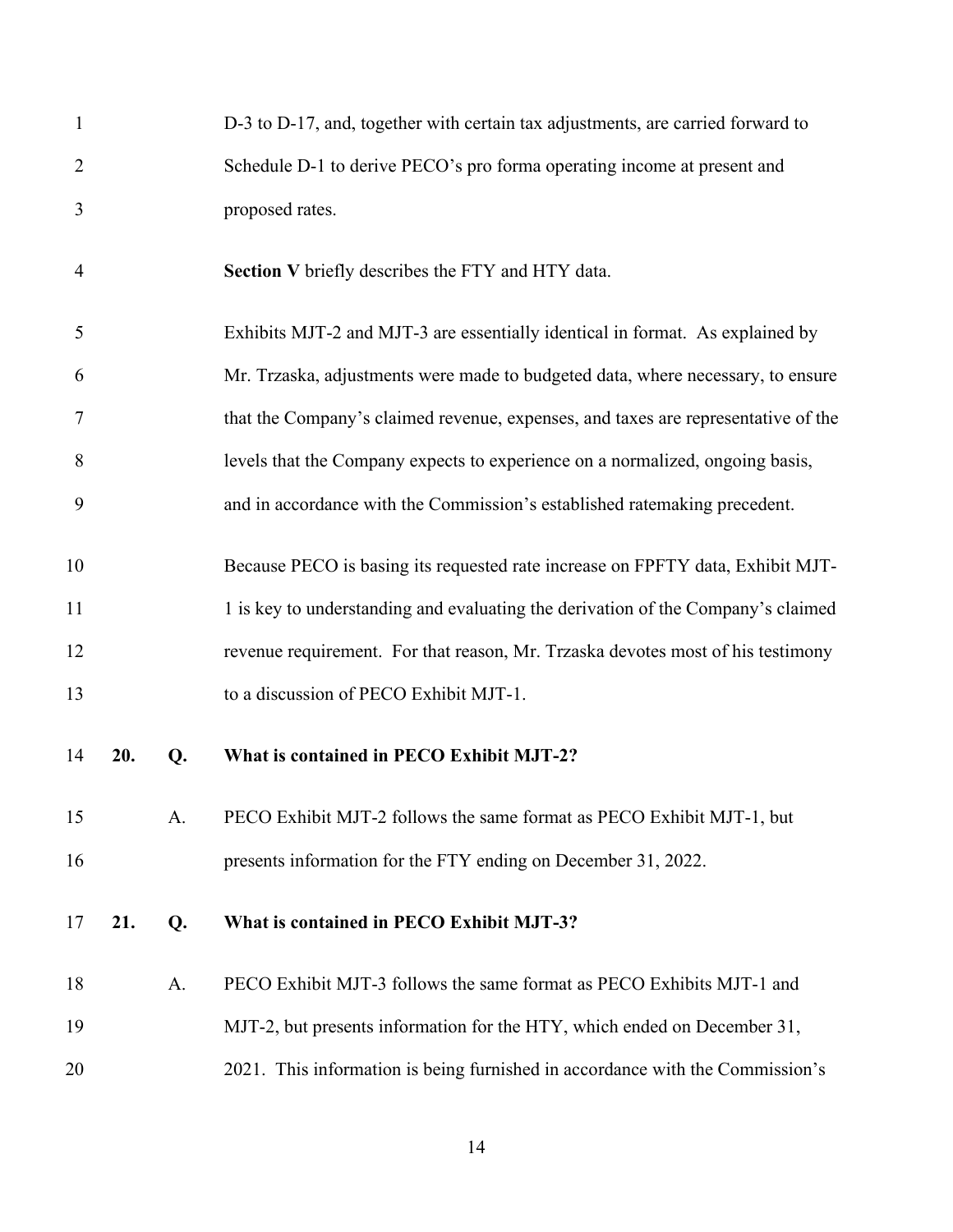1 filing requirements and provides a basis for comparing PECO's FPFTY claims to 2 the actual results of historic operations, adjusted for rate making purposes, for the 3 HTY.

4 **22. Q. Please describe PECO's budgeting process.** 

5 A. One of the key goals of the annual planning process is to integrate and align 6 PECO's operational, regulatory, and financial plans. The operational plan 7 includes goals focused on achieving best-in-class safety performance at top decile 8 and first quartile performance for both reliability and customer satisfaction, as 9 explained in Mr. Bradley's testimony. The operational plan is also consistent 10 with statutory and Commission-imposed regulatory requirements. The Company 11 sets spending targets in its financial plan to achieve its operational goals and 12 comply with such regulatory requirements. As I explained earlier, the Company 13 attempts to minimize its O&M expenses to the extent possible and has generally 14 been successful in controlling these expenses at a lower CAGR than the rate of 15 inflation.

16 The planning process starts with a review and update of PECO's operational and 17 regulatory goals and initiatives to determine if changes are required for the future. 18 Any significant changes in such goals and initiatives are taken into consideration 19 when updating the Company's Long Range Plan ("LRP"). The LRP consists of a 20 five-year outlook and is updated with key assumptions (e.g., inflation rates, 21 interest rates) and with detailed input provided by "responsibility areas" (e.g., Gas 22 Operations and Customer Operations). Each responsibility area reviews its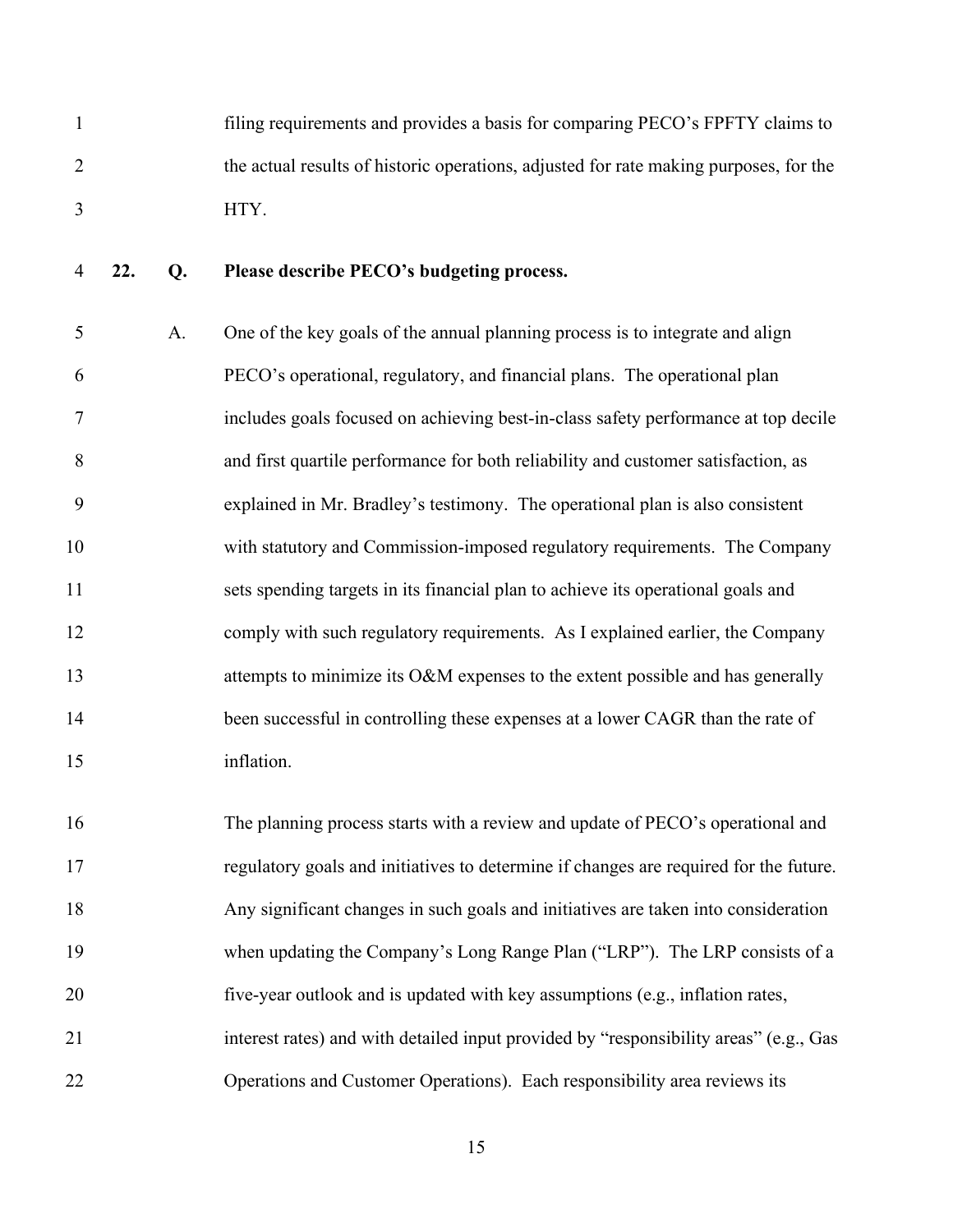| $\mathbf{1}$   |     |    | historic expense levels, current and anticipated employee staffing levels,        |
|----------------|-----|----|-----------------------------------------------------------------------------------|
| $\overline{2}$ |     |    | performance assessments, regulatory requirements, operational goals, specific     |
| 3              |     |    | projects, and other factors and develops a responsibility area-specific LRP. The  |
| $\overline{4}$ |     |    | individual "responsibility area" LRPs are typically submitted for review by other |
| 5              |     |    | departments in June of each year and are carefully analyzed for consistency,      |
| 6              |     |    | completeness, and appropriateness. The responsibility area LRPs are then          |
| 7              |     |    | consolidated into a single LRP and delivered to PECO's senior management (i.e.,   |
| 8              |     |    | the Chief Executive Officer, Chief Operating Officer, and Chief Financial         |
| 9              |     |    | Officer) for review and approval in September.                                    |
| 10             |     |    | Once that LRP has been updated and approved, its data is thoroughly scrutinized   |
| 11             |     |    | to formulate a detailed two-year budget. The two-year budget is "built up" by     |
| 12             |     |    | "responsibility area," similar to the LRP process described above. The Company    |
| 13             |     |    | then develops its financing plan to ensure PECO can maintain investment grade     |
| 14             |     |    | credit ratings. Based on that plan, PECO determines the amount it can borrow to   |
| 15             |     |    | fund its spending plans and the dividend levels that will achieve its targeted    |
| 16             |     |    | capital structure. The consolidated budget is then submitted to PECO senior       |
| 17             |     |    | management for review and approval. The Board reviews and approves the            |
| 18             |     |    | Company's capital, O&M, dividend, and financing plan annually.                    |
| 19             | 23. | Q. | Is that the end of the process?                                                   |

20 A. No. Although the budget, as approved, remains in place throughout the year and 21 is not formally amended, it is reviewed and updated on a monthly basis to reflect 22 estimates derived from the Company's latest data. Actual results are then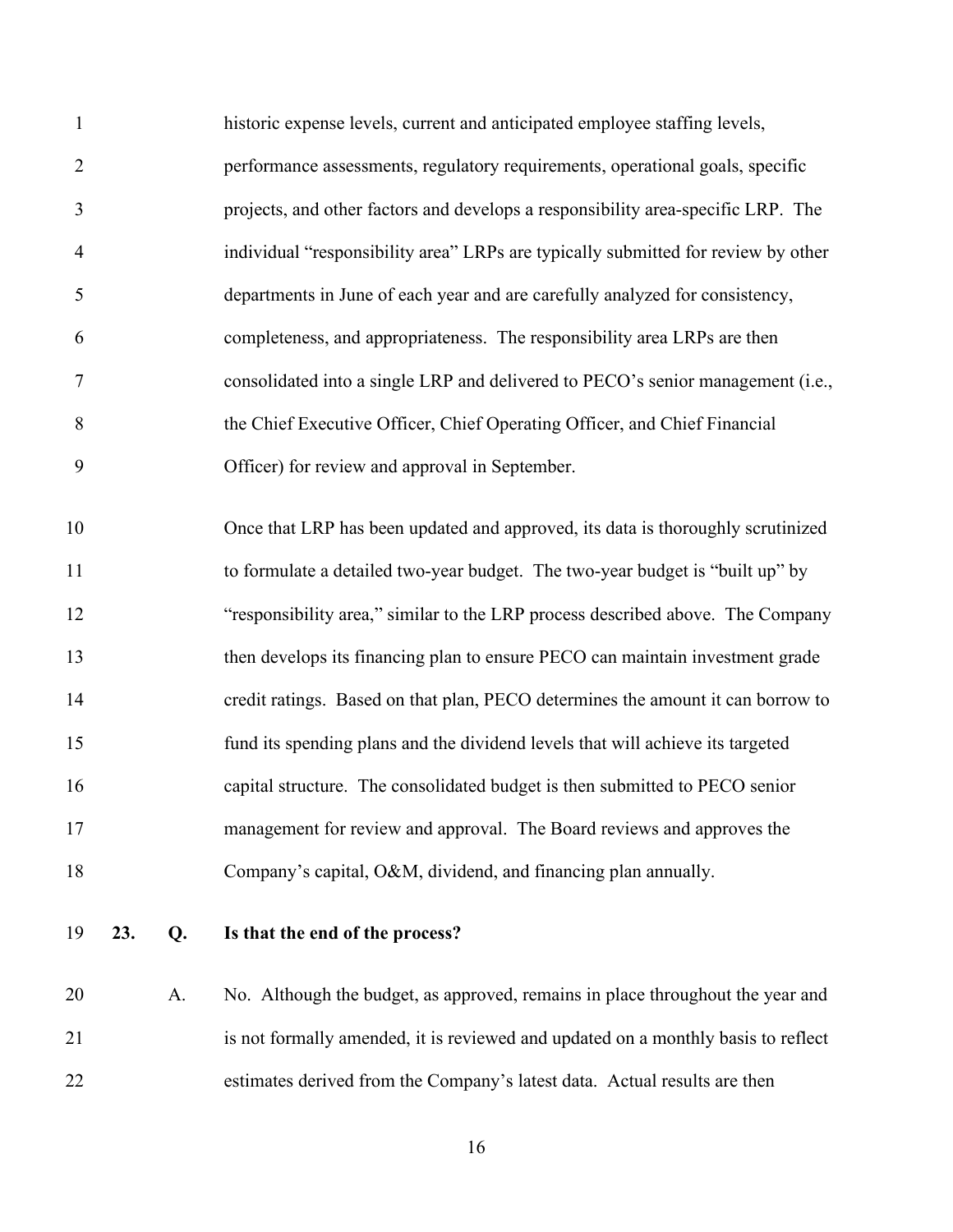| $\mathbf{1}$ |     |    | compared to both the original budget and the latest estimates. Any significant       |
|--------------|-----|----|--------------------------------------------------------------------------------------|
| 2            |     |    | variances are thoroughly investigated to determine why the Company's actuals         |
| 3            |     |    | have departed from its estimated budget, and actions are taken as appropriate.       |
| 4            | 24. | Q. | Has PECO's budgeting process been reviewed by the Commission?                        |
| 5            |     | A. | Yes. PECO's budgeting process was reviewed by the Commission during its              |
| 6            |     |    | Focused Management and Operations Audit of PECO in 2014 ("2014 Audit"). <sup>2</sup> |
| 7            |     |    | The Commission's auditors found no deficiencies or weaknesses in the way             |
| 8            |     |    | PECO prepares its budgets. The Commission's 2021 audit report of the Company         |
| 9            |     |    | is currently pending.                                                                |
| 10           | 25. | Q. | Do the personnel in each of the responsibility areas develop their budgets by        |
| 11           |     |    | <b>FERC</b> account?                                                                 |
| 12           |     | A. | No, the responsibility areas do not budget by FERC account. Rather, the              |
| 13           |     |    | responsibility areas budgets are prepared on the basis of business activities (i.e., |
| 14           |     |    | GAAP basis) and related cost elements, such as payroll, employee benefits,           |
| 15           |     |    | outside services, etc.                                                               |
| 16           | 26. | Q. | Mr. Trzaska, in Schedules B-2 and B-4 of PECO Exhibit MJT-1, presents the            |
| 17           |     |    | budgeted data for the twelve months ending December 31, 2023 on a FERC               |
| 18           |     |    | account basis. How were those figures derived?                                       |
|              |     |    |                                                                                      |

<span id="page-18-0"></span><sup>2</sup> *See* Focused Management and Operations Audit of PECO Energy Company, Docket No. D-2013-2370921 (issued September 2014).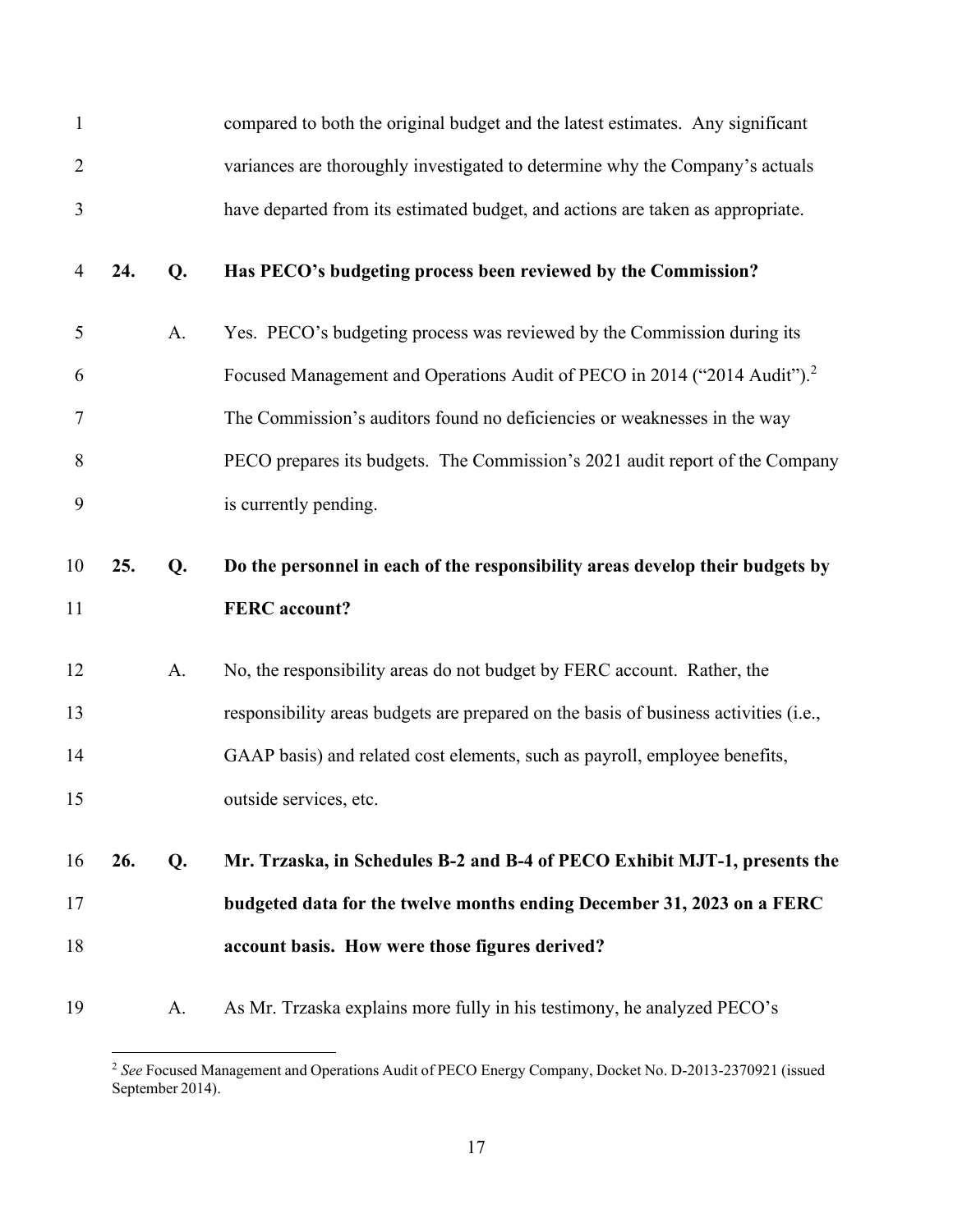| $\mathbf{1}$   |     |    | recorded FERC account balances for the twelve months ending December 31,           |
|----------------|-----|----|------------------------------------------------------------------------------------|
| $\overline{2}$ |     |    | 2021 to determine their composition (e.g., payroll, benefits, rent) and then       |
| 3              |     |    | distributed the FPFTY budgeted costs to the appropriate FERC account based on      |
| $\overline{4}$ |     |    | his findings. The results of Mr. Trzaska's proposed distribution of costs were     |
| 5              |     |    | then reviewed and confirmed with members of my staff.                              |
| 6              | 27. | Q. | Do PECO Exhibits MJT-1, MJT-2, and MJT-3 contain all of the data needed            |
| $\overline{7}$ |     |    | to evaluate PECO's claimed revenue requirement?                                    |
| 8              |     | A. | No. While MJT-1, MJT-2, and MJT-3 present, in considerable detail, the             |
| 9              |     |    | Company's rate base, revenue, expense and tax claims, much of the supporting       |
| 10             |     |    | data is provided in the separately-bound volumes comprising the Company's          |
| 11             |     |    | responses to the Commission's standard rate case filing requirements at 52 Pa.     |
| 12             |     |    | Code §§ 53.52, 53.53, 53.62, and 53.64 and supplemental data requests issued by    |
| 13             |     |    | the Commission's staff. I note that, consistent with the approach to develop       |
| 14             |     |    | responsibility area budgets on the basis of business activities (GAAP basis) as    |
| 15             |     |    | described above, many of the Company's responses to the standard filing            |
| 16             |     |    | requirements and supplemental data requests that accompany this rate filing were   |
| 17             |     |    | prepared on the basis of business activities (GAAP basis). As a result, there may  |
| 18             |     |    | be differences between those responses and figures in MJT-1, MJT-2, and MJT-3,     |
| 19             |     |    | which were prepared on a FERC account basis.                                       |
| 20             |     |    | In addition, other PECO witnesses are also sponsoring testimony and specific       |
| 21             |     |    | exhibits in the areas of depreciation, rate of return, energy-efficiency programs, |
| 22             |     |    | and unbundling of certain costs.                                                   |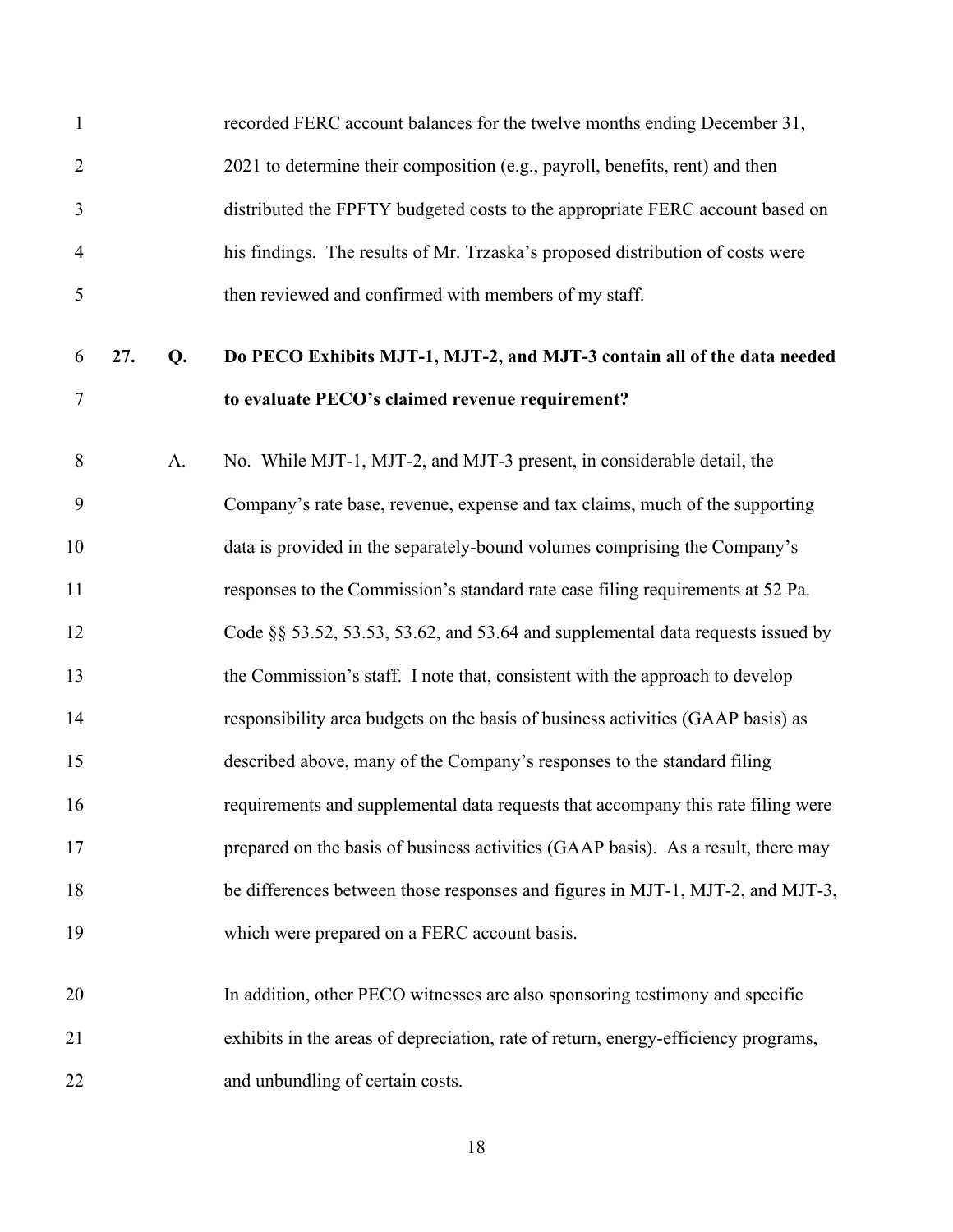| $\mathbf{1}$   | 28. | Q. | Are there any differences between the Company's capital budgeting process           |
|----------------|-----|----|-------------------------------------------------------------------------------------|
| $\overline{2}$ |     |    | and its procedures for determining plant additions for purposes of                  |
| 3              |     |    | determining rate base?                                                              |
| $\overline{4}$ |     | A. | Yes. With respect to capital budgeting, the Company accounts for capital            |
| 5              |     |    | expenditures in the period when such expenditures are made. The Company             |
| 6              |     |    | determines plant additions based upon when plant will be placed into service -      |
| $\overline{7}$ |     |    | this can differ from the period in which capital spending occurs. PECO only         |
| 8              |     |    | included the plant that will actually be in service during the FPFTY in its claimed |
| 9              |     |    | rate base. The larger projects with which that plant is associated for PECO's       |
| 10             |     |    | budgeting purposes may, however, show an overall project completion date that is    |
| 11             |     |    | beyond the end of the FPFTY. That does not change the fact that the plant           |
| 12             |     |    | actually claimed in rate base by PECO in this case will be completed and used       |
| 13             |     |    | and useful by the end of the FPFTY.                                                 |
| 14             |     |    | V.<br><b>GAS SALES FORECAST</b>                                                     |
| 15             | 29. | Q. | How does PECO develop its gas sales forecast, generally?                            |
| 16             |     | A. | The natural gas forecasting process uses multiple regression-analysis models that   |
| 17             |     |    | determine the relationship between monthly gas sales and predictive variables,      |
| 18             |     |    | such as weather, usage trends, and time of year. The modeled results are            |
| 19             |     |    | evaluated using standard statistical criteria (like the Adjusted R-Squared Score,   |
| 20             |     |    | Mean Absolute Percentage Error (MAPE), t-statistics and coefficients) to ensure     |
| 21             |     |    | that there are statistically significant relationships between the dependent and    |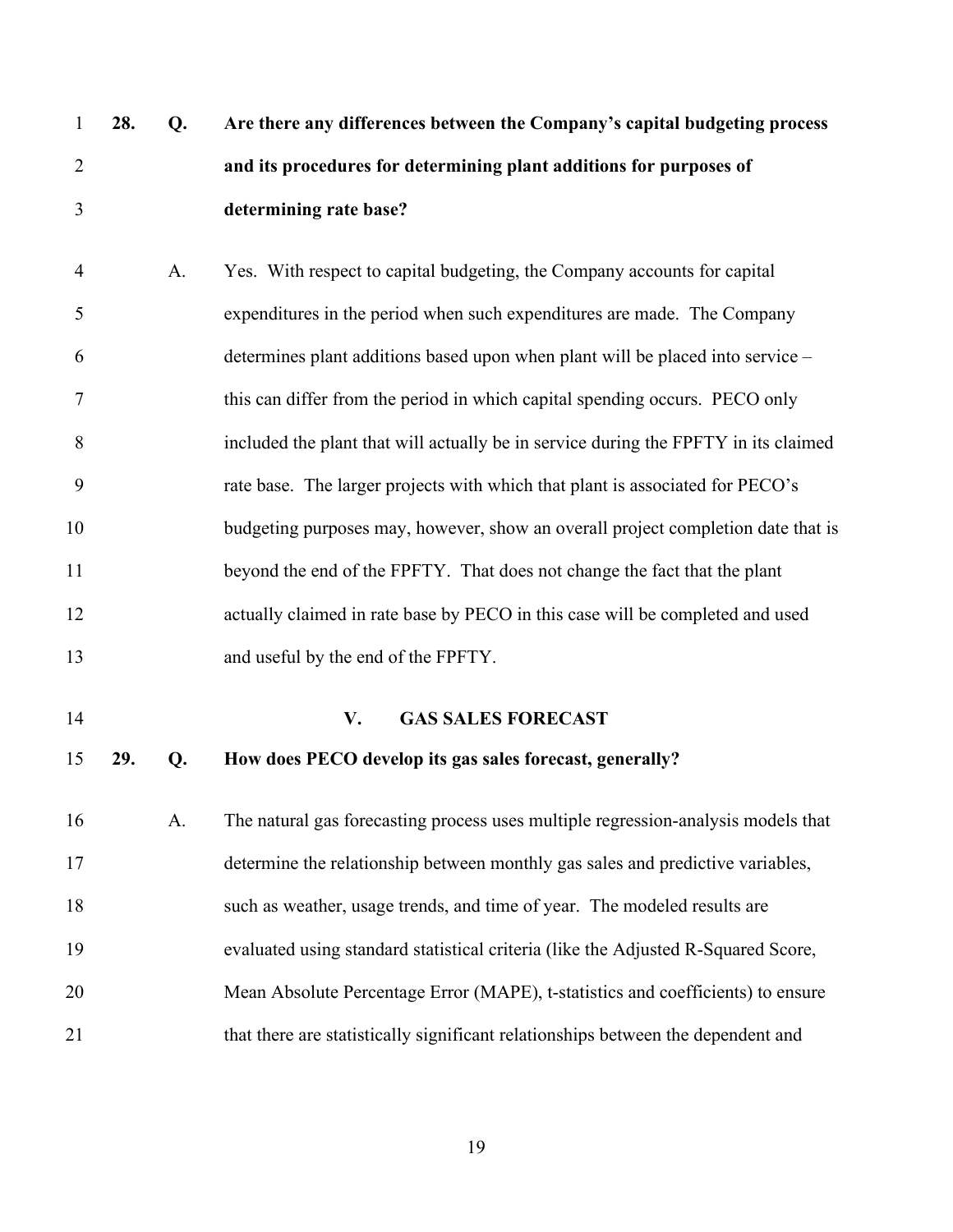| $\mathbf{1}$   |     |    | independent variables. Further detail is provided in the Company's responses to  |
|----------------|-----|----|----------------------------------------------------------------------------------|
| $\overline{2}$ |     |    | Commission filing requirements SDR-RR-9 and SDR-RR-10.                           |
| 3              | 30. | Q. | How does PECO utilize historical weather data in developing its gas sales        |
| $\overline{4}$ |     |    | forecasts?                                                                       |
| 5              |     | A. | PECO's gas forecasts utilize "weather normal" assumptions based on weather       |
| 6              |     |    | averages from the prior 30 years. PECO's weather normal assumptions are re-      |
| 7              |     |    | calculated annually using the latest 30-year period. The Company also utilizes   |
| 8              |     |    | weather normals to normalize historical sales results. The Company then          |
| 9              |     |    | analyzes that temperature-normalized historical usage to discern customer usage  |
| 10             |     |    | trends that result from factors other than weather. Out-of-Model adjustments are |
| 11             |     |    | then made to the modeled forecasts to remain consistent with these trends and    |
| 12             |     |    | address any new growth drivers expected to impact future sales. The results of   |
| 13             |     |    | the forecast are then compared to prior forecasts for consistency and reviewed   |
| 14             |     |    | with the Exelon Senior Manager of Load Forecasting, the PECO Director of         |
| 15             |     |    | Financial Planning and Business Analysis, and other Exelon and PECO senior       |
| 16             |     |    | management for their approval.                                                   |
| 17             | 31. | Q. | You previously observed that PECO had witnessed a general decrease in use        |
| 18             |     |    | per residential customer. Has the COVID-19 pandemic impacted that trend          |
| 19             |     |    | since the Company's last rate case?                                              |

20 A. The average residential use per customer ("UPC") has generally declined year-21 over-year, primarily due to increases in energy efficiency and declining Heating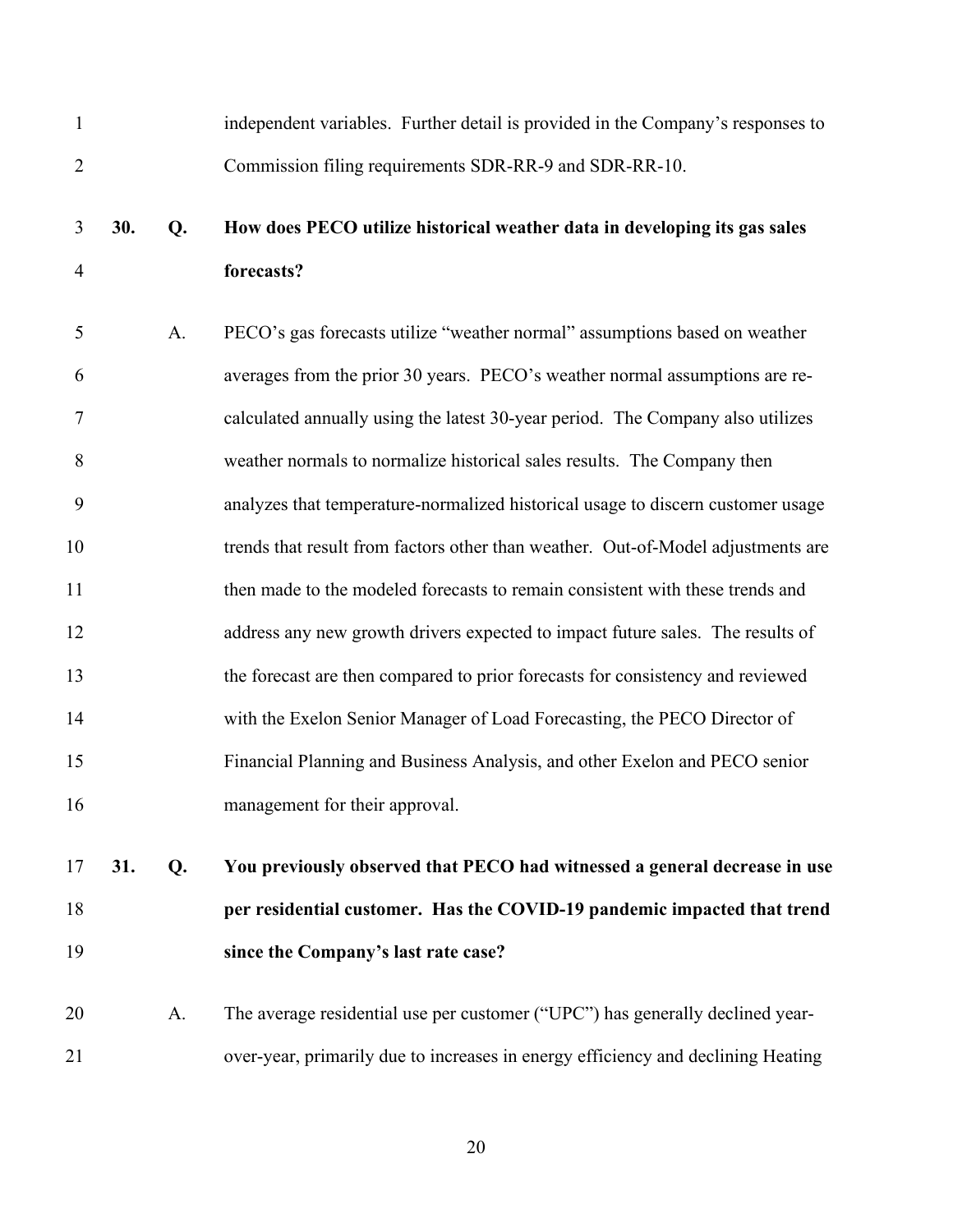1 Degree Day ("HDD") trends in weather normal calculations over time. 30-year 2 moving averages of HDD since 2015 are displayed in the following table:

| Year | $HDD$ (30 $Yr$ Avg) |
|------|---------------------|
| 2015 | 4,529               |
| 2016 | 4,513               |
| 2017 | 4,487               |
| 2018 | 4,458               |
| 2019 | 4,437               |
| 2020 | 4,409               |
| 2021 | 4,408               |
| 2022 | 4,409               |
| 2023 | 4,409               |

3 *Moving averages between 2015 and 2021 are based on 30-year periods that end one year prior. Averages provided*  4 *for years 2022 and 2023 are based on the 1990 to 2019 range because that was the 30-year period used by PECO at*  5 *the time of forecasting.* 

| 6      | Despite declining HDDs used to weather normalize sales, UPC increased year-        |
|--------|------------------------------------------------------------------------------------|
| $\tau$ | over-year in 2020 and 2021 due to work-from-home measures in response to           |
| 8      | COVID-19. 2020 weather normalized residential UPC grew as pandemic-related         |
| 9      | restrictions led to more customers working from their homes driving an estimated   |
| 10     | impact of approximately 1% on residential sales. As state closure mandates were    |
| 11     | lifted in 2021, businesses reopened, and more customers returned to their offices, |
| 12     | the impact of COVID-19 on residential sales decreased to approximately 0.5%.       |
| 13     | Weather normalized UPC for residential customers, including projections for the    |
| 14     | FTY and FPFTY, is displayed in the following graph:                                |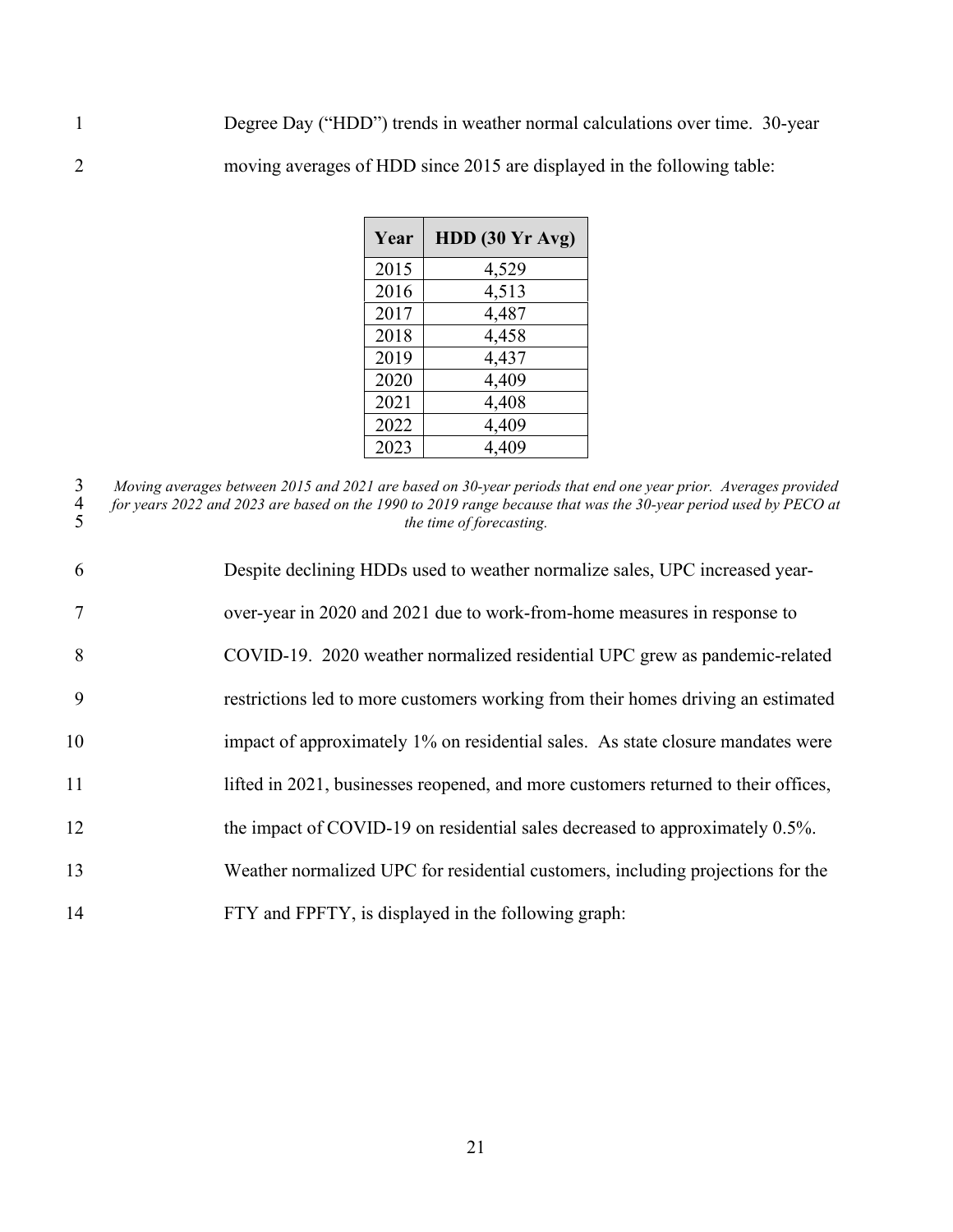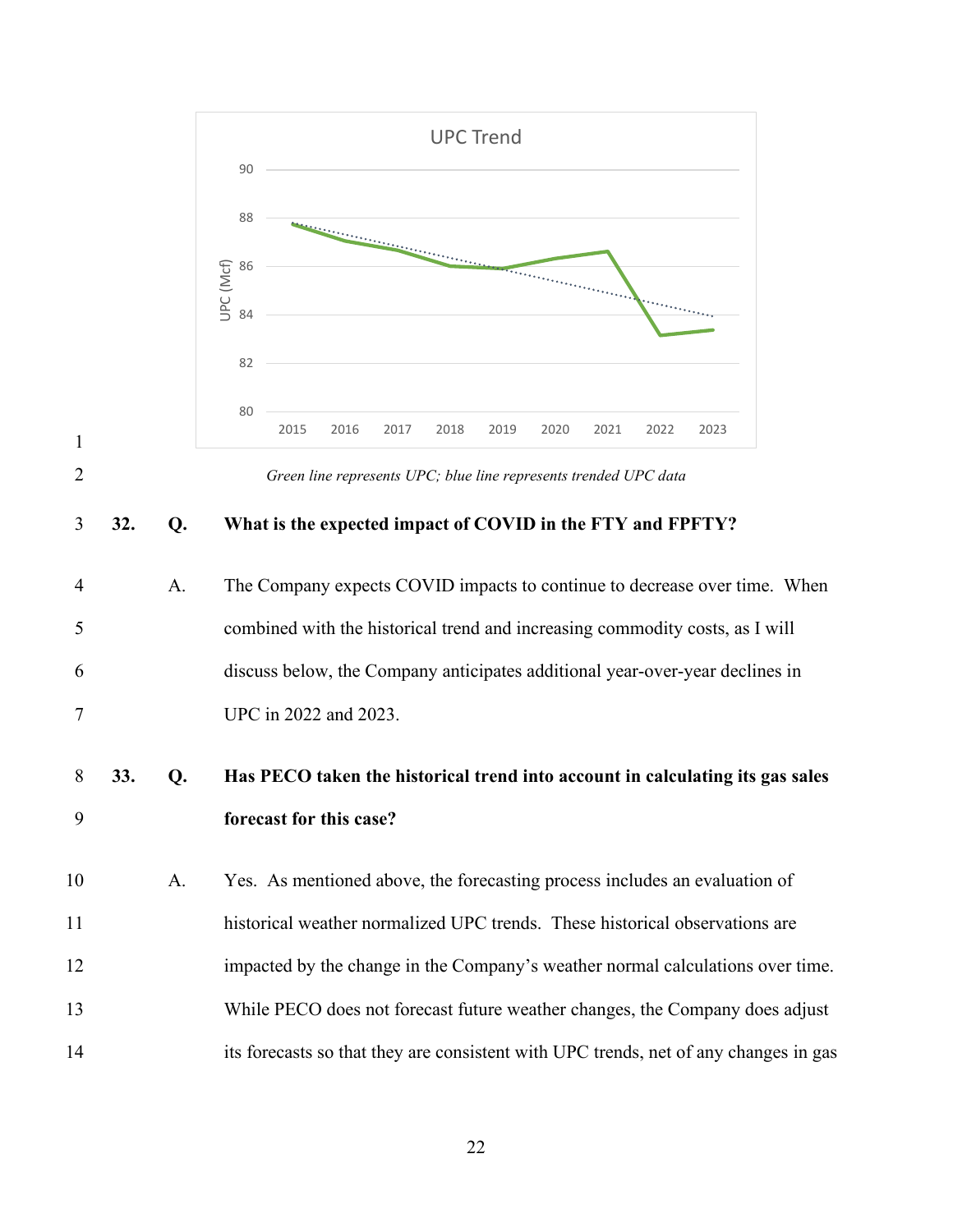1 usage drivers expected to impact future sales (e.g. COVID-19 impacts, gas 2 prices).

# 3 **34. Q. How has PECO accounted for the rise in gas prices in its gas sales forecasts?**  4 **Please explain.**

5 A. Average gas commodity prices almost doubled in 2021 compared to the prior year 6 (source: Henry Hub Gas Spot Prices) with the commodity price increase driving 7 higher customer bills in 2022. Studies have shown that higher gas prices cause 8 customers to moderate their gas consumption. *See Price Elasticity for Energy*  9 *Use in Buildings in the United States* (January 2021), U.S. Energy Information 10 Administration.<sup>3</sup> This results in reduced Company sales. The Company projects 11 that higher gas prices will have a negative impact on sales. The most significant 12 impact is anticipated to be during the FTY, with higher gas prices resulting in an 13 approximately (2%) reduction and (2.4%) reduction in residential and commercial 14 sales, respectively. Some moderation in gas commodity prices is expected by the 15 FPFTY, with the impact to residential and commercial sales decreasing to a 16 (1.1%) and (1.3%) reduction in sales, respectively. These impacts, when taken 17 together with the anticipated decrease in COVID impacts and the Company's

<span id="page-24-0"></span><sup>3</sup> *Available at* https://www.eia.gov/analysis/studies/buildings/energyuse/pdf/price\_elasticities.pdf.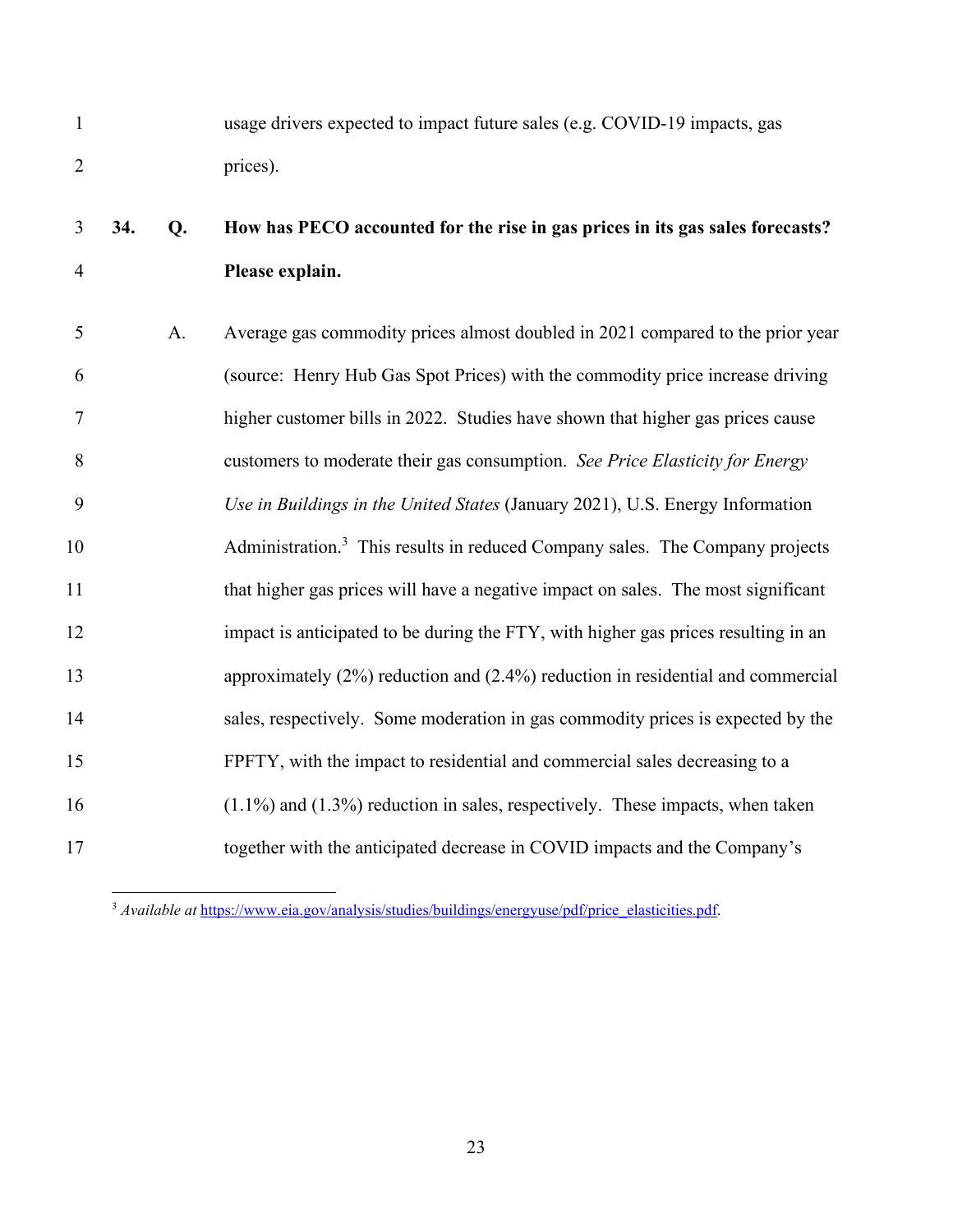| $\mathbf{1}$   |     |    | historical trend, result in the marked decrease in UPC from 2021 to 2022 and       |
|----------------|-----|----|------------------------------------------------------------------------------------|
| $\overline{2}$ |     |    | 2023 that is depicted in the graph above.                                          |
| 3              |     |    | VI.<br><b>AFFILIATED SERVICES</b>                                                  |
| $\overline{4}$ | 35. | Q. | Does PECO procure certain shared services from an affiliated service               |
| 5              |     |    | company?                                                                           |
| 6              |     | A. | Yes. Like many other energy holding-company enterprises, Exelon created a          |
| 7              |     |    | service company, the EBSC, following the merger of PECO and the former             |
| 8              |     |    | Unicom Corporation, to house specific support functions that it believed could be  |
| 9              |     |    | staffed more efficiently and economically on a centralized basis.                  |
| 10             | 36. | Q. | What types of services does the EBSC make available and to whom?                   |
| 11             |     | A. | The EBSC is designed to provide a range of what would typically be regarded as     |
| 12             |     |    | in-house services in the case of a stand-alone utility. In broad terms, those      |
| 13             |     |    | services fall into the following categories: IT, supply, finance, human resources, |
| 14             |     |    | government and external affairs and public policy, legal, corporate governance,    |
| 15             |     |    | strategy, communications, compliance and audit, and corporate and information      |
| 16             |     |    | security services. The EBSC offers its services to PECO and other affiliated       |
| 17             |     |    | members of the Exelon family of companies, including the other Exelon utilities    |
| 18             |     |    | (Atlantic City Electric Company, Baltimore Gas and Electric Company,               |
| 19             |     |    | Commonwealth Edison Company, Delmarva Power & Light Company, and                   |
| 20             |     |    | Potomac Electric Power Company).                                                   |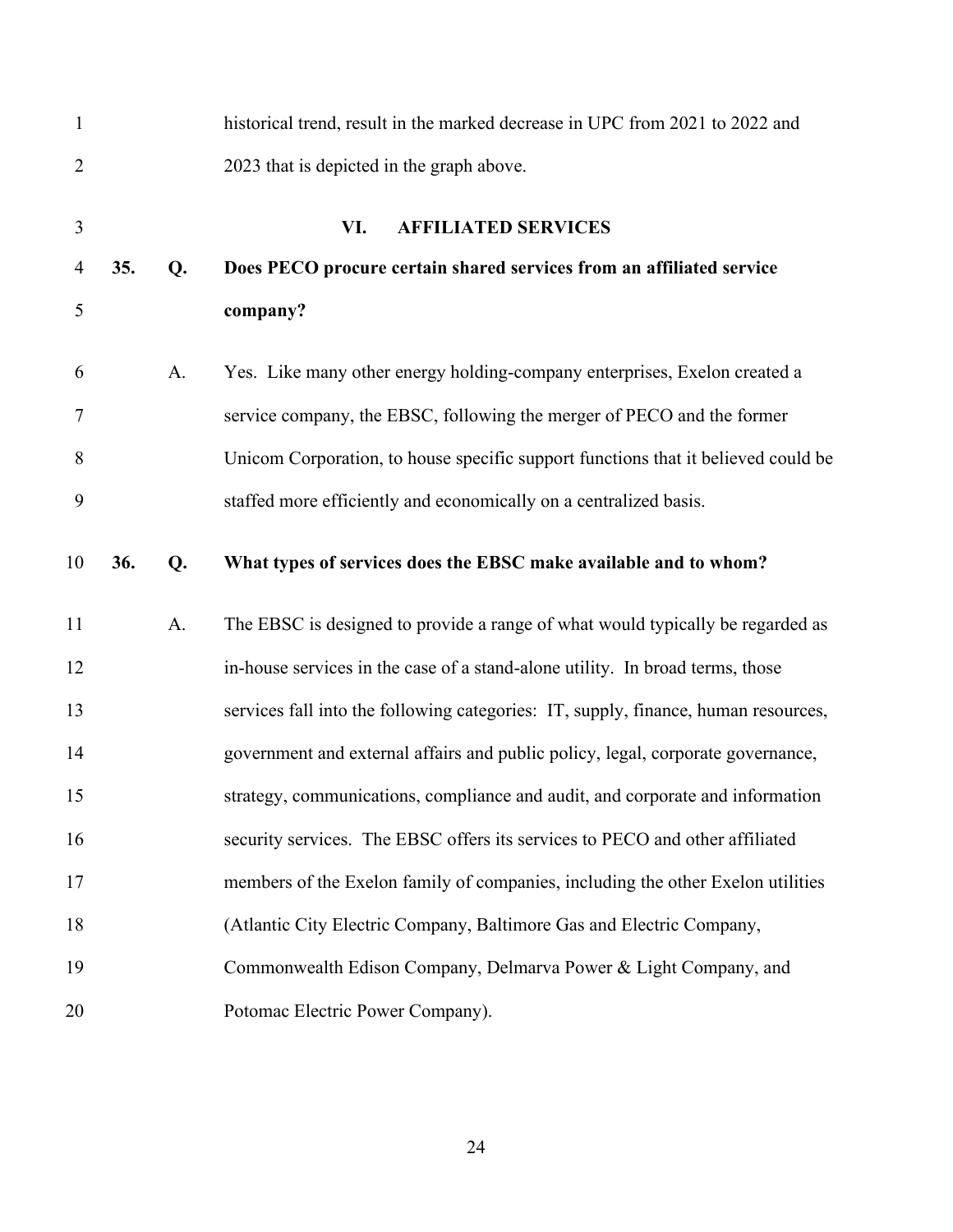## 1 **37. Q. Is PECO required to utilize the EBSC's services?**

| $\overline{2}$ |     | A. | No, PECO is not required to use the EBSC's services. Under the terms of the        |
|----------------|-----|----|------------------------------------------------------------------------------------|
| 3              |     |    | General Services Agreement ("GSA") between PECO and the EBSC, as approved          |
| $\overline{4}$ |     |    | in the PECO/Unicom merger proceeding at Docket No. A-110550F0147, PECO             |
| 5              |     |    | has the discretion to determine whether and to what extent to utilize the EBSC's   |
| 6              |     |    | services in all areas except corporate governance.                                 |
| 7              | 38. | Q. | What role does the EBSC play in PECO's natural gas distribution                    |
| 8              |     |    | operations?                                                                        |
| 9              |     | A. | PECO's overall approach is to use its own personnel or independent contractors to  |
| 10             |     |    | staff the day-to-day operations of its natural gas delivery system, as well as its |
| 11             |     |    | customer-service functions (e.g., call taking, billing). Other services, such as   |
| 12             |     |    | employee-benefits administration, mass purchasing, insurance, and treasury, to     |
| 13             |     |    | name a few, are provided by the EBSC, and certain highly specialized services,     |
| 14             |     |    | for which it would not be cost-effective to maintain the required expertise at     |
| 15             |     |    | either PECO or the EBSC, are obtained through contracting with outside firms       |
| 16             |     |    | (e.g. Human Resources).                                                            |
|                |     |    |                                                                                    |

17 **39. Q. What is the principal advantage of the service company structure?** 

18 A. The EBSC enables PECO to realize economies of scale and scope that, in my 19 judgment, could be very difficult to achieve on an individual company basis. 20 Indeed, if PECO were to try to maintain a full complement of comparably 21 qualified personnel on its own payroll, the total cost PECO would incur to obtain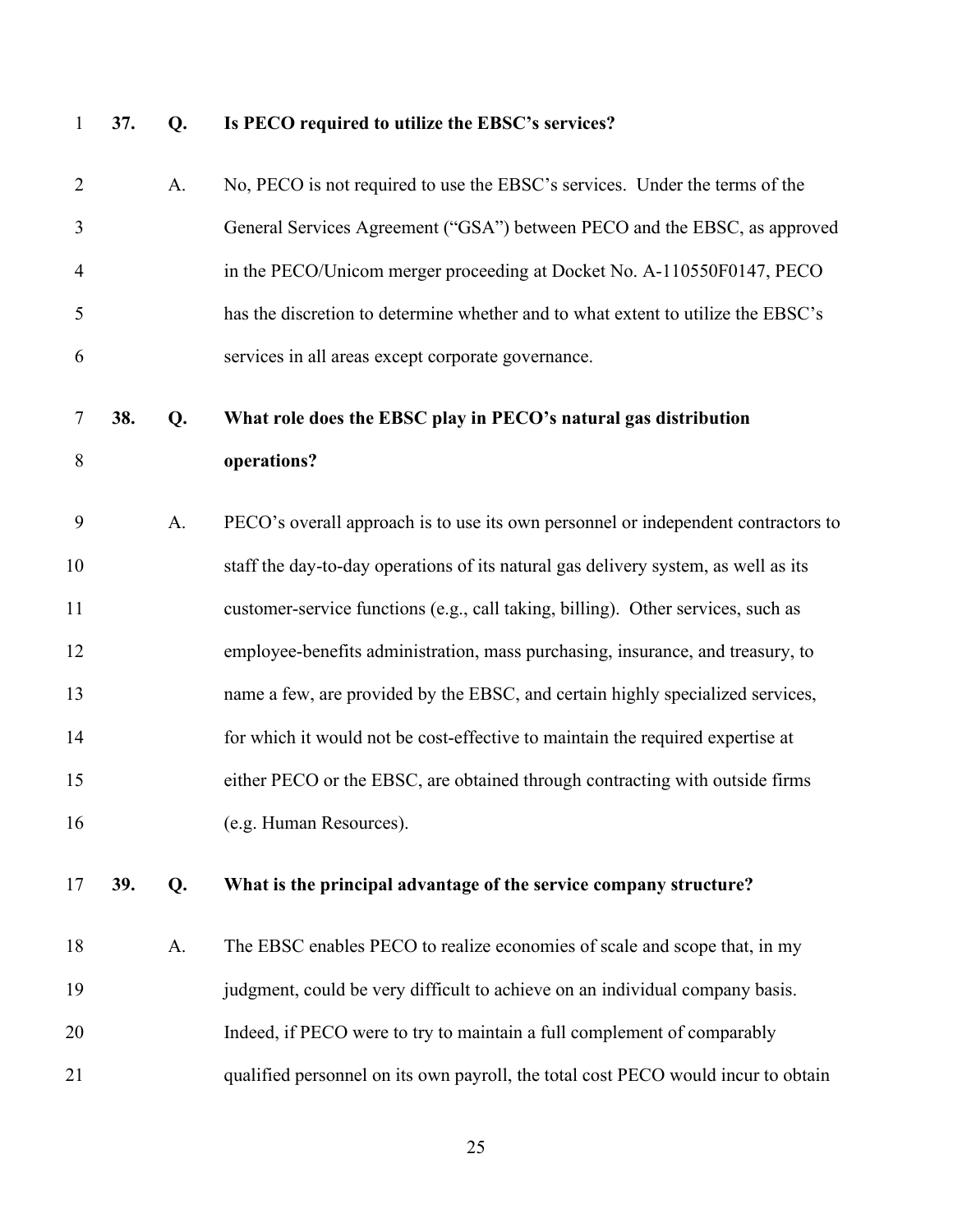| the same level and quality of service it receives from the EBSC likely would be |
|---------------------------------------------------------------------------------|
| considerably higher.                                                            |

### 3 **40. Q. How does the EBSC price the services it provides to PECO?**

4 A. The GSA provides that the services furnished by the EBSC to PECO are to be 5 billed at the EBSC's cost. Prior to the enactment of the Energy Policy Act of 6 2005, the Exelon utility companies were subject to the affiliate-transaction and 7 cost-allocation rules prescribed by the United States Securities and Exchange 8 Commission ("SEC") under the Public Utility Holding Company Act of 1935 9 ("PUHCA"), which generally mandated that service companies, such as the 10 EBSC, offer their services to affiliates at fully distributed cost. The "at cost" rules 11 were incorporated into the GSA, and their continued use in the provision of non-12 power goods and services has been approved by the FERC, which assumed some 13 of the SEC's oversight responsibilities when PUHCA was repealed, in part, 14 several years ago.

### 15 **41. Q. How is the cost of those services determined?**

16 A. Direct charges are made for services where possible. Otherwise, costs are 17 allocated on the basis of the allocation factors/methodologies identified in the 18 attachment to the GSA, which were previously reviewed and approved by the 19 SEC. These allocations and methodologies were also reviewed as part of the 20 Commission's 2014 Audit and the Commission's auditors found no issues with 21 respect to PECO's allocations and methodologies.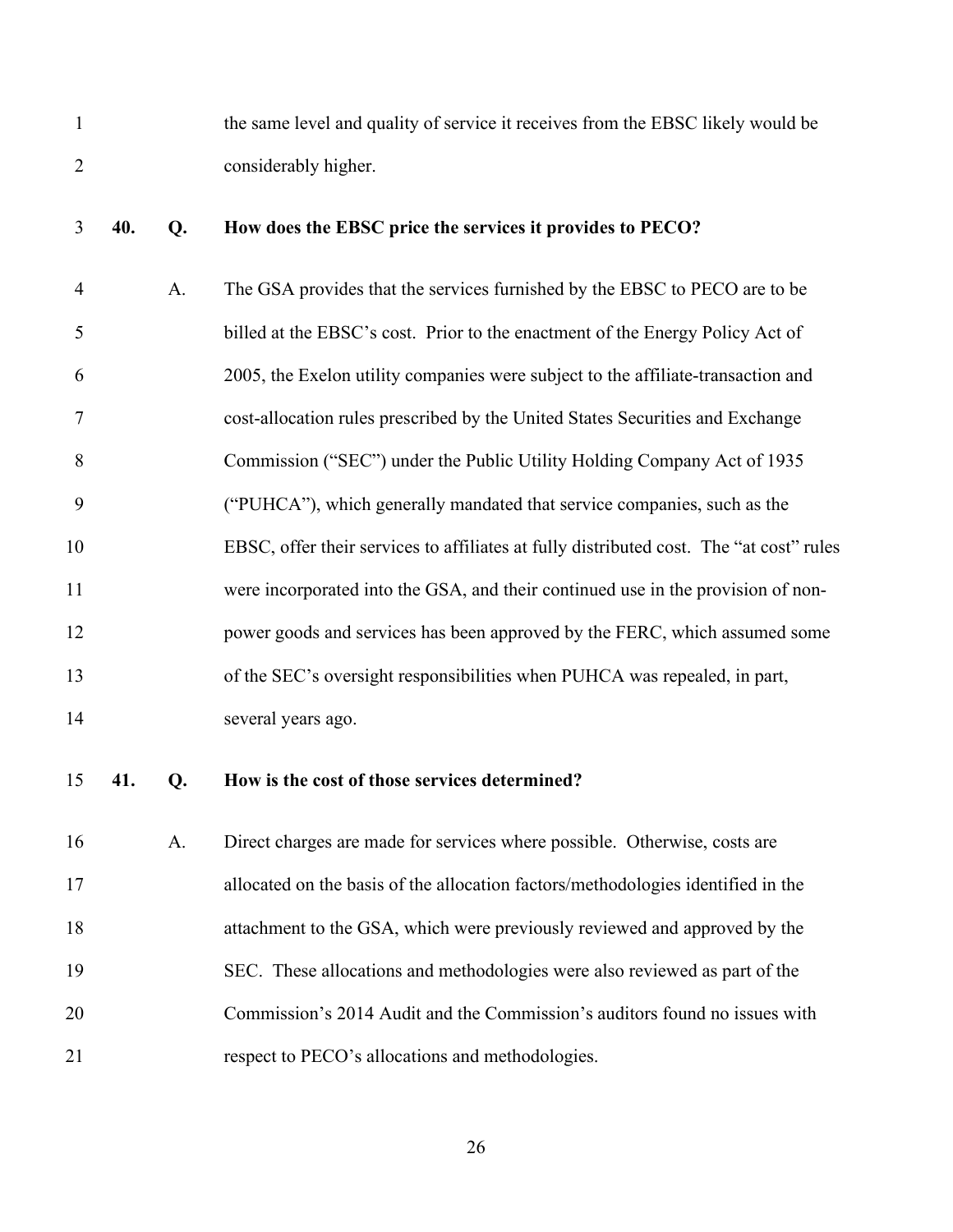# 1 **42. Q. How does PECO satisfy itself that the services it procures from the EBSC are**  2 **provided at a competitive price?**

| 3              | A. | PECO takes several steps to ensure that the services it procures from the EBSC     |
|----------------|----|------------------------------------------------------------------------------------|
| $\overline{4}$ |    | are provided at a competitive price. First, PECO and the management of EBSC        |
| 5              |    | work together to identify PECO's needs and to define service priorities and major  |
| 6              |    | new initiatives. As a consequence, PECO has meaningful input into the              |
| 7              |    | development of the EBSC's budget for the upcoming year, and PECO's Chief           |
| 8              |    | Financial Officer ultimately approves the service level arrangements ("SLAs").     |
| 9              |    | SLAs are annual agreements between the EBSC and Exelon's operating                 |
| 10             |    | companies (including PECO) entered into under the express authority of the         |
| 11             |    | Commission-approved GSA that detail the specific services that the EBSC will       |
| 12             |    | provide during the following year, including the scope of services, unit cost      |
| 13             |    | expectations and performance measures. Services are grouped by function so that    |
| 14             |    | budgeted and actual costs can be tracked.                                          |
| 15             |    | Second, the EBSC's monthly billings are carefully scrutinized by PECO              |
|                |    |                                                                                    |
| 16             |    | personnel. Variances between actual and budgeted charges are reviewed by           |
| 17             |    | PECO personnel with their EBSC counterparts to ensure that all costs are properly  |
| 18             |    | justified.                                                                         |
| 19             |    | In addition, for functions that are not already outsourced, PECO obtains extensive |
|                |    |                                                                                    |
| 20             |    | information regarding the composition of the EBSC's costs, which PECO can          |
| 21             |    | then review for reasonableness. This "Market Testing Analysis," developed in       |

22 conjunction with the Commission's management auditors, is a formal approach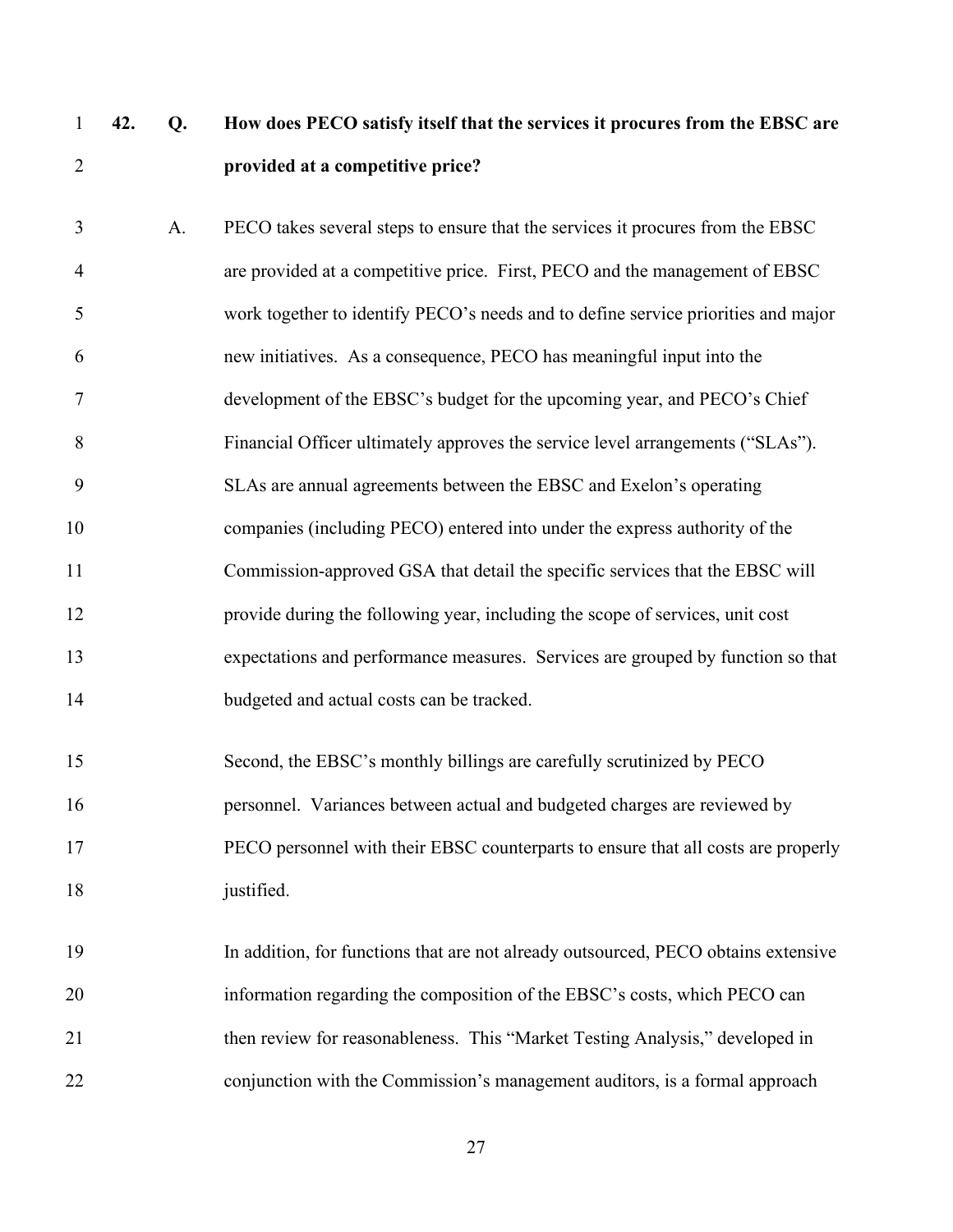| $\mathbf{1}$   |     |    | for evaluating the cost-effectiveness of using the EBSC's shared services. This     |
|----------------|-----|----|-------------------------------------------------------------------------------------|
| $\overline{2}$ |     |    | analysis is performed on an annual basis, which, along with allocation factors and  |
| 3              |     |    | methodologies used for EBSC costs, was reviewed as part of the Commission's         |
| 4              |     |    | audits of the Company in 2014 and 2021. In 2017, the Commission conducted a         |
| 5              |     |    | Management Efficiency Investigation to evaluate PECO's implementation of            |
| 6              |     |    | recommendations from the 2014 Audit. <sup>4</sup> The Commission again examined     |
| 7              |     |    | PECO's affiliated interest and cost allocations processes and concluded that        |
| 8              |     |    | PECO (and EBSC) had taken steps to verify that "shared services are being           |
| 9              |     |    | provided in an efficient and cost-effective manner and/or improvement               |
| 10             |     |    | opportunities are identified to ensure service offerings are fair and reasonable."  |
| 11             |     |    | PECO has also worked to implement recommendations made by the Commission,           |
| 12             |     |    | including those related to its payroll and accounts payable systems and the sharing |
| 13             |     |    | of benchmarking reviews between EBSC, PECO, and other Exelon companies.             |
| 14             | 43. | Q. | What is PECO's claim in this proceeding for EBSC services?                          |
| 15             |     | A. | PECO has included \$24.4 million in its FPFTY expense claim for charges from        |
| 16             |     |    | EBSC. A breakdown of those costs is attached as PECO Exhibit RJS-1.                 |
| 17             | 44. | Q. | On February 1, 2022, Exelon Corporation closed a transaction resulting in           |
| 18             |     |    | the transfer of 100% ownership of its subsidiary, Exelon Generation                 |
| 19             |     |    | Company, LLC ("Exelon Generation"), to a newly-created subsidiary of                |
| 20             |     |    | <b>Exelon Corporation that was spun-off, becoming Constellation Energy</b>          |

<span id="page-29-0"></span><sup>4</sup>  *See* PECO Energy Company Management Efficiency Investigation Evaluating the Implementation of Selected Management Audit Recommendations from the 2014 Focused Management and Operations Audit, Docket No. D-2016-2562303 (August 2017).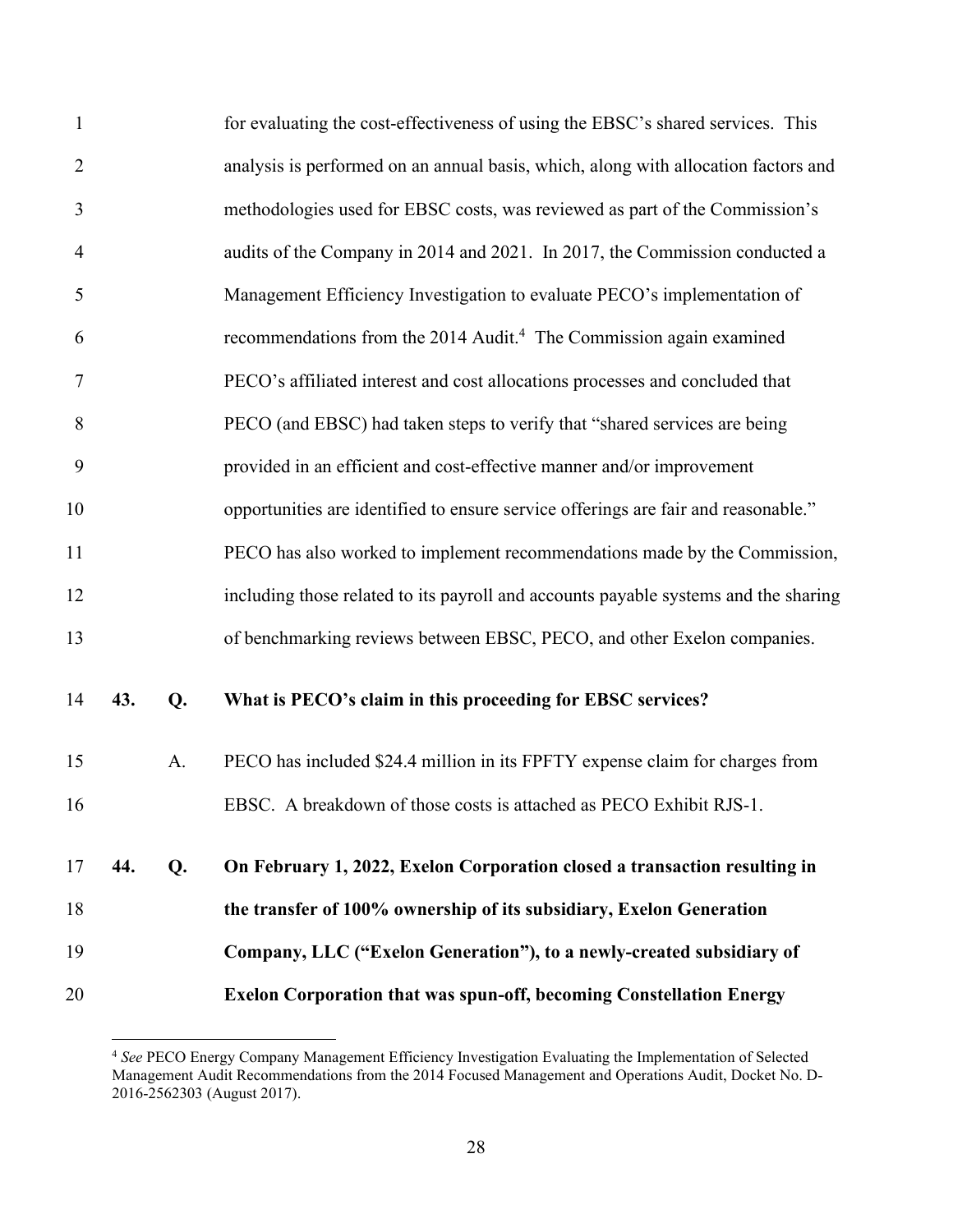| $\mathbf{1}$   |     |    | Group. Will Exelon Corporation's separation of its distribution utility      |
|----------------|-----|----|------------------------------------------------------------------------------|
| $\overline{2}$ |     |    | companies from its generation companies impact the Company's FPFTY           |
| 3              |     |    | <b>EBSC</b> costs?                                                           |
| $\overline{4}$ |     | A. | The transaction is not expected to increase the Company's FPFTY EBSC costs.  |
| 5              |     |    | The Company's claims for the FPFTY do not include any EBSC costs related to  |
| 6              |     |    | the separation.                                                              |
| $\tau$         |     |    | <b>COVID-19 COSTS</b><br>VII.                                                |
| 8              | 45. | Q. | Are you familiar with the Secretarial Letter at Docket No. M-2020-3019775    |
| 9              |     |    | titled COVID-19 Cost Tracking and Creation of Regulatory Asset that the      |
| 10             |     |    | <b>Commission issued on May 13, 2020?</b>                                    |
| 11             |     | A. | Yes.                                                                         |
| 12             | 46. | Q. | Has PECO complied with the Secretarial Letter?                               |
| 13             |     | A. | Yes. PECO is tracking its extraordinary, nonrecurring incremental COVID-19   |
| 14             |     |    | related expenses as directed by the Secretarial Letter.                      |
| 15             | 47. | Q. | Is PECO making a claim in this case to recover incremental COVID-19          |
| 16             |     |    | related expenses and lost revenues?                                          |
| 17             |     | A. | No. The full impact of COVID-19 is not known at this time and the Company is |
| 18             |     |    | continuing to evaluate its effects.                                          |